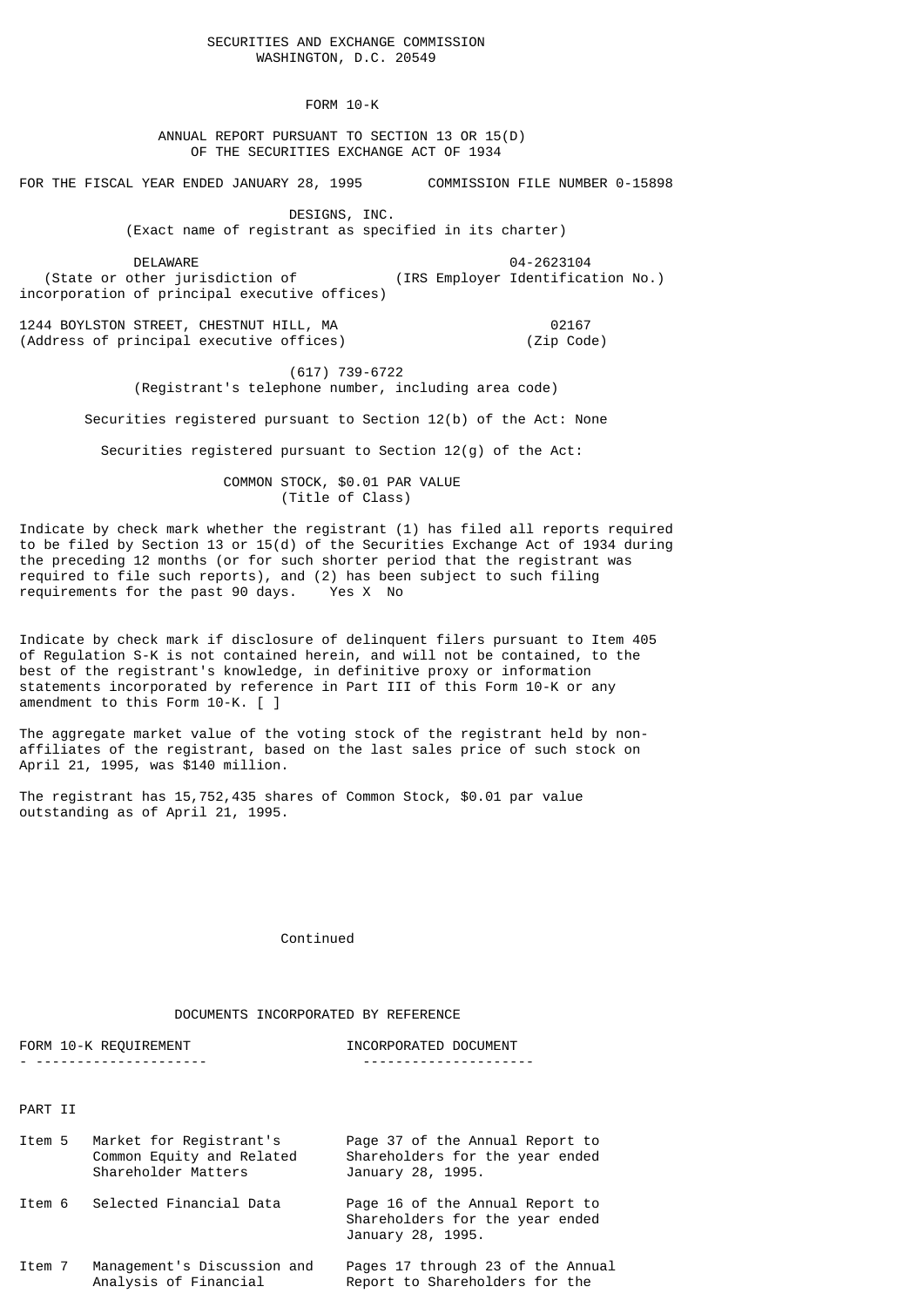|          | Condition and Results of<br>Operations                    | year ended January 28, 1995.                                                                                                                                                                                                                                               |
|----------|-----------------------------------------------------------|----------------------------------------------------------------------------------------------------------------------------------------------------------------------------------------------------------------------------------------------------------------------------|
| Item 8   | Financial Statements and<br>Supplementary Data            | Pages 24 through 34 of the Annual<br>Report to Shareholders for the<br>year ended January 28, 1995.                                                                                                                                                                        |
| PART III |                                                           |                                                                                                                                                                                                                                                                            |
| Item 10  | Directors and Executive<br>Officers                       | All information under the caption<br>"Nominees for Director and<br>Executive Officers" in the<br>Company's definitive Proxy<br>Statement which is expected to be<br>filed within 120 days of the end<br>of the fiscal year ended<br>January 28, 1995.                      |
|          | Item 11 Executive Compensation                            | All information under the caption<br>"Executive Compensation" in the<br>Company's definitive Proxy<br>Statement which is expected to be<br>filed within 120 days of the end<br>of the fiscal year ended<br>January 28, 1995.                                               |
| Item 12  | Security Ownership of<br>Certain Beneficial Owners        | All information under the caption<br>"Security Ownership of Certain<br>Beneficial Owners and<br>Management" in the Company's<br>definitive Proxy Statement which<br>is expected to be filed within<br>120 days of the end of the<br>fiscal year ended<br>January 28, 1995. |
|          | Item 13 Certain Relationships and<br>Related Transactions | All information under the caption<br>"Certain Relationships and Related<br>Transactions" in the Company's<br>definitive Proxy Statement which is<br>expected to be filed within 120                                                                                        |

days of the end of the fiscal year

ended January 28, 1995.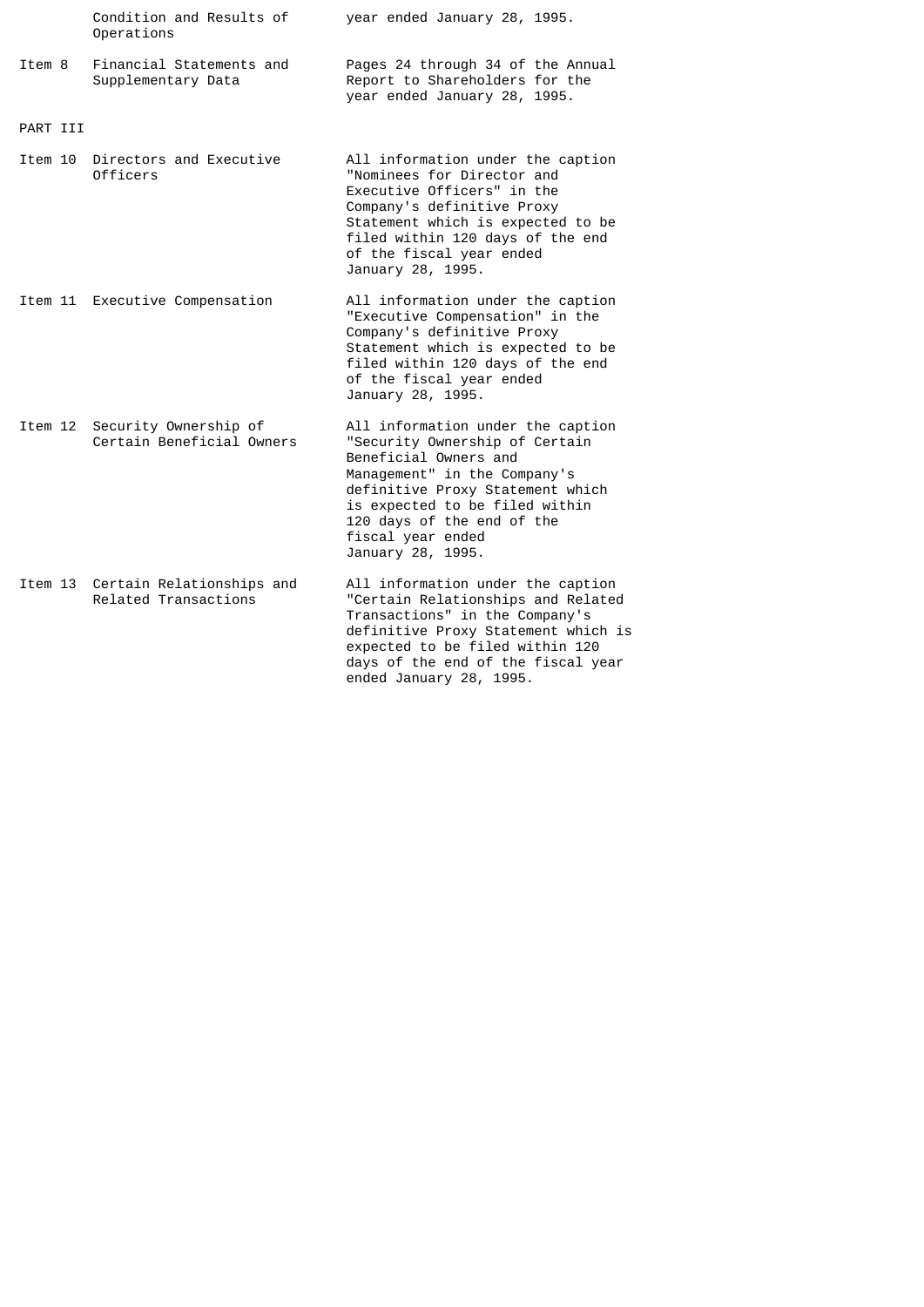## DESIGNS, INC. INDEX TO ANNUAL REPORT ON FORM 10-K YEAR ENDED JANUARY 28, 1995

| PART I   |                                                                                                                                                                                                                                                         | Page | 4  |
|----------|---------------------------------------------------------------------------------------------------------------------------------------------------------------------------------------------------------------------------------------------------------|------|----|
|          |                                                                                                                                                                                                                                                         |      | 16 |
|          |                                                                                                                                                                                                                                                         |      | 16 |
|          | Item 4. Submission of Matters to a Vote of Security Holders                                                                                                                                                                                             |      | 16 |
| PART II  | Item 5. Market for Registrant's Common Equity and Related                                                                                                                                                                                               |      | 17 |
|          |                                                                                                                                                                                                                                                         |      | 17 |
|          | Item 7. Management's Discussion and Analysis of<br>Financial Condition and Results of Operations                                                                                                                                                        |      | 17 |
|          | Item 8. Financial Statements and Supplementary Data                                                                                                                                                                                                     |      | 17 |
|          | Item 9. Changes in and Disagreements with Accountants<br>on Accounting and Financial Disclosure                                                                                                                                                         |      | 17 |
|          | The information called for by Items 5, 6, 7 and 8, to<br>the extent not included in this document, is<br>incorporated herein by reference to the Company's<br>Annual Report to Shareholders for the year ended<br>January 28, 1995.                     |      |    |
| PART III | Item 10. Directors and Executive Officers of the Registrant                                                                                                                                                                                             |      | 18 |
|          |                                                                                                                                                                                                                                                         |      |    |
|          |                                                                                                                                                                                                                                                         |      | 18 |
|          | Item 12. Security Ownership of Certain Beneficial Owners                                                                                                                                                                                                |      | 18 |
|          | Item 13. Certain Relationships and Related Transactions                                                                                                                                                                                                 |      | 18 |
|          | The information called for by Items 10, 11, 12 and<br>13, to the extent not included in this document, is<br>incorporated herein by reference to the Company's<br>definitive proxy statement which is expected to be<br>filed on or about May 10, 1995. |      |    |
| PART IV  | Item 14. Exhibits, Financial Statement Schedules and Reports                                                                                                                                                                                            |      |    |
|          |                                                                                                                                                                                                                                                         |      | 19 |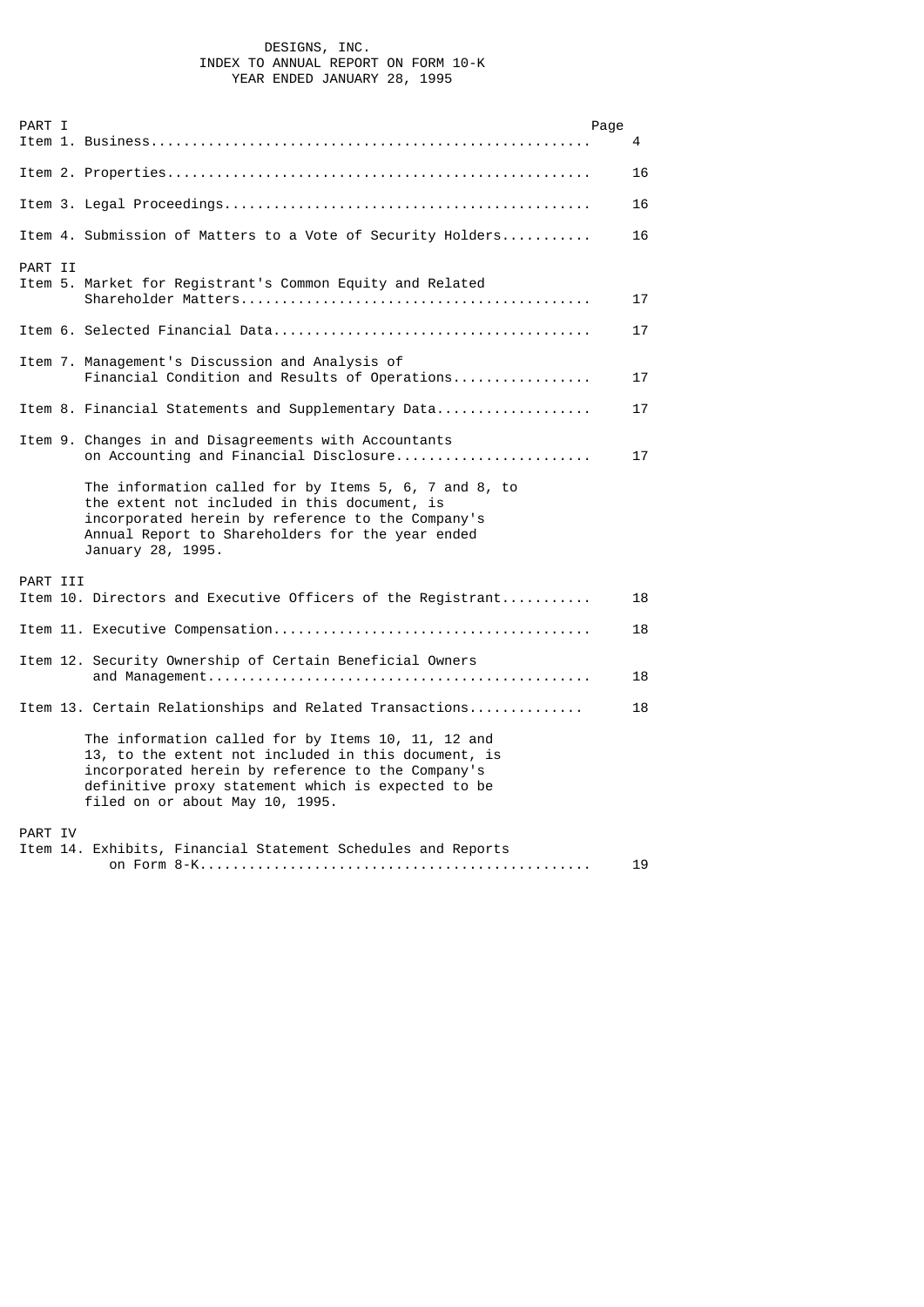## ITEM 1. Business

### Summary

 The Company is a leading retailer in the United States of apparel and accessories manufactured by Levi Strauss & Co. The Company markets a broad selection of Levi Strauss & Co. products in the Eastern United States through mall-based first quality stores under the names "Designs" and "Designs exclusively Levi's(R)" and outlet stores under the name "Levi's(R) Outlet by Designs." A subsidiary of the Company also operates, as part of a joint venture with a subsidiary of Levi's(R) Only Stores, Inc. ("LOS"), a subsidiary of Levi Strauss & Co., stores under the name "The Original Levi's(R) Store" featuring a more focused selection of men's and women's Levi Strauss & Co. products. Through the end of fiscal 1995, the Company also operated two stores under the name "Dockers(R) Shop" and an Original Levi's(R) Store in Minneapolis, Minnesota. These three stores were sold to LOS on January 28, 1995. The Company does not anticipate participating in the future expansion of stores in the "Dockers(R) Shop" format.

 The Company makes extensive use of Levi Strauss & Co. brand names, trademarks and trade names in its advertising, signs and store displays, and uses the broad recognition of the Levi Strauss & Co. brand name to generate customer demand.

 The Company's stores are merchandised to capitalize on the strength of the Levi's(R) and Dockers(R) brand names, and in-store displays reflect the image, attractiveness and quality of Levi Strauss & Co. merchandise. Management believes that the Levi's(R) and Dockers(R) names are two of the most recognized apparel brand names in the United States and that the Levi's(R) brand name is among the most recognized brand names in the world.

 Designs stores are located in enclosed regional shopping malls and offer a broad selection of first quality Levi Strauss & Co. merchandise for the entire family. In November 1994, the Company introduced Timberland(R) brand apparel and accessories, a recognized manufacturer of rugged, durable casual apparel, in certain of the Company's new and remodeled multi-brand format Designs stores. Also in November 1994, in addition to the Timberland(R) product line, the Company introduced a line of private-label merchandise in these same stores.

 Levi's(R) Outlet stores are located in manufacturers outlet parks and destination shopping centers. Levi's(R) Outlet stores sell manufacturing overruns, discontinued lines and irregulars purchased by the Company directly from Levi Strauss & Co., as well as end-of-season merchandise transferred from Designs stores. Levi's(R) Outlet stores have capitalized on the rapid expansion of outlet shopping areas specializing in "value" retailing. To date, each Levi's(R) Outlet store is the only outlet in its shopping area selling exclusively Levi Strauss & Co. products. The Company does not expect to open additional Levi's(R) Outlets during fiscal 1996, with the exception of Levi's(R) Outlets opened by the joint venture as discussed below. See "Expansion Strategy."

 In recent years, Levi Strauss & Co. has broadened its product lines through the addition of the Dockers(R) line of men's, women's and children's casual apparel, as well as expansions of the traditional Levi's(R) brand product lines. Levi Strauss & Co. continues to expand its sales base on the Levi's(R) and Dockers(R) brands. Levi's(R) brand jeans and Dockers(R) brand slacks are the leading market share products in their respective casual apparel classifications.

 By featuring a wide array of these products, the Company's Designs and Levi's(R) Outlet stores appeal to all age groups and serve as convenient places to shop for the entire family.

 Through the end of fiscal year 1995, the Company operated two formats for its Concept stores, the "Dockers(R) Shop" and "The Original Levi's(R) Store". The Company's two "Dockers(R) Shop" stores, which were located in malls in Minneapolis, Minnesota and Cambridge, Massachusetts, featured men's and women's Dockers(R) brand apparel and accessories in a classic, relaxed setting with traditional decor. On January 28, 1995 the Company sold these two Dockers(R) Shops and an Original Levi's(R) Store located in Minneapolis, Minnesota to LOS.

 "The Original Levi's(R) Store" format is designed to appeal to young men and women with an exciting, upscale setting that features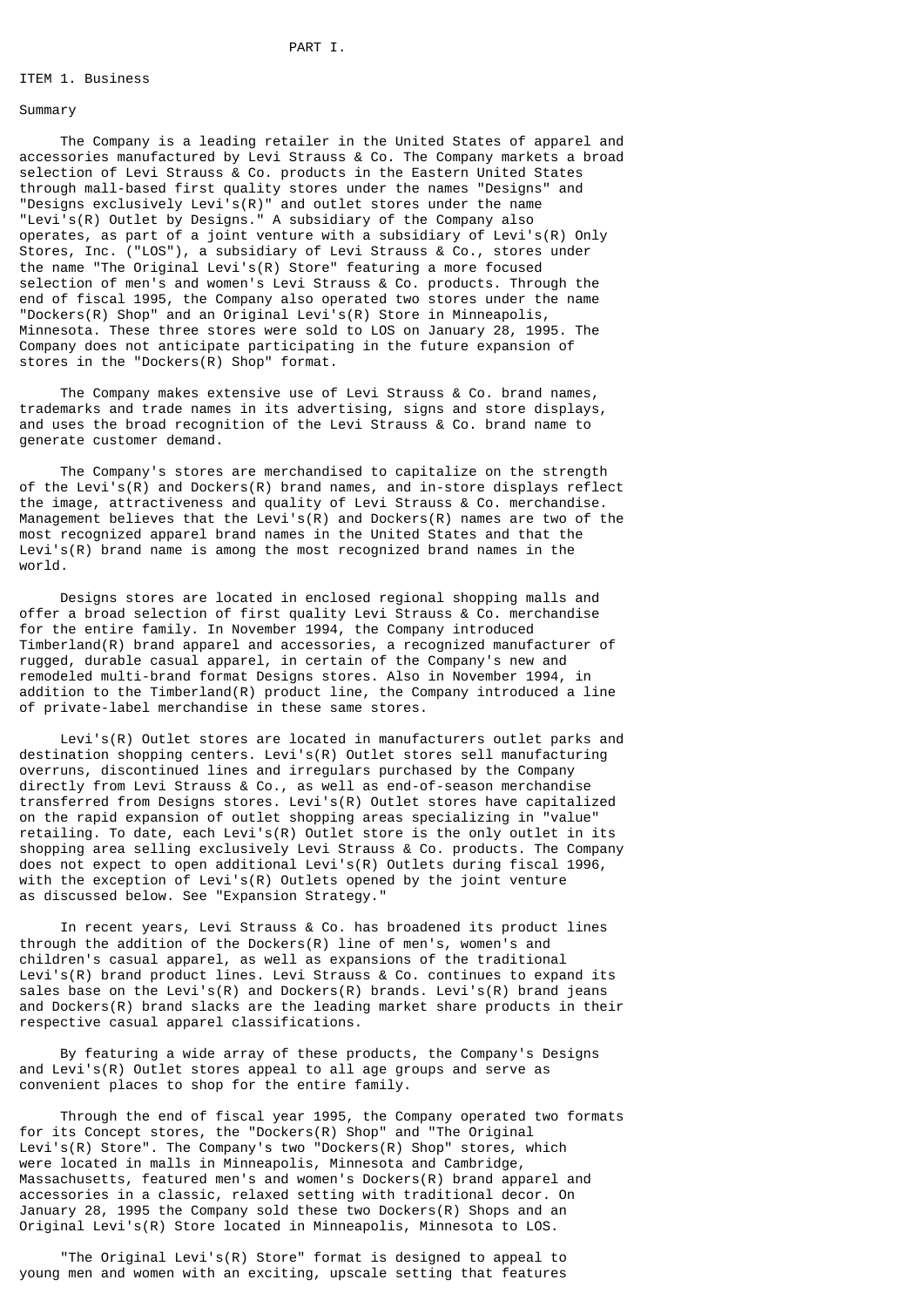hardwood floors, custom wood fixtures and a multi-screen "video wall" displaying Levi Strauss & Co. advertisements and popular music videos. This format focuses on men's and women's Levi's(R) brand products consisting of core traditional styles such as five pocket and 501TM jeans, denim jackets, contemporary silverTabTM, Levi's(R) Europe and the new 560TM Loose fitting jeans, and shirts and sweats that complement the extensive bottoms line for which Levi Strauss & Co. is known. During fiscal 1995, the Company also introduced Levi's(R) Personal PairTM individually fitted jeans for women in two of "The Original Levi's(R) Stores." "The Original Levi's(R) Stores" are located in enclosed regional shopping malls and in urban locations.

 Management believes that the Company competes effectively with other apparel retailers by offering superior selection, quality merchandise, knowledgeable in-store service and competitive price points. The Company stresses product training with its sales staff and, with the assistance of Levi Strauss & Co. and The Timberland Company personnel and materials, provides its sales personnel with substantial product knowledge training across the Levi's(R), Dockers(R) and Timberland(R) product lines.

## History and Development

 Since its inception in 1976, the Company has grown through the addition of new stores and the modification of its retail formats.

 Since June 1987, the Company has increased the number of Designs stores in operation from 28 to 51. In addition, as the Levi Strauss & Co. product lines have diversified, the merchandise mix and visual merchandising appeal of Designs stores have evolved. For example, the Company has increased the volume of Dockers(R) products in its merchandise mix as the Dockers(R) line of apparel has increased in popularity. Similarly, in 1991 Levi Strauss & Co. began to expand its tops line, making it easier for the Company to sell top and bottom coordinating outfits. Sales of coordinates have increased the Company's unit sales and, in turn, its profitability, as tops are traditionally sold at higher gross margins than bottoms. Furthermore, in fiscal 1995, the Company introduced in certain of its Designs stores Timberland(R) brand apparel, outerwear and footwear as well as private-label apparel to complement the continued growth of the Levi's(R) and Dockers(R) brand product lines. The Company expects the new multi-brand format to provide a broader, enhanced merchandise selection to its customers.

 The Company opened its first "Original Levi's(R) Store" on August 2, 1992 as a conversion of an existing Designs store in Orlando, Florida. Since that time, through the end of fiscal year 1995, the Company had opened eight "Original Levi's(R) Stores" which were contributed to a joint venture between subsidiaries of the Company and Levi's Only Stores, Inc. Since year end the joint venture has opened two additional "Original Levi's(R) Stores" and intends to further expand the number of stores as discussed below. See "Expansion Strategy."

 In 1986, the Company opened its first Levi's(R) Outlet store in the Potomac Mills Outlet Center near Washington, D.C. Based on the success of this store, the Company decided to expand the outlet format and currently operates 61 Levi's(R) Outlet stores. The expansion of the Levi's(R) Outlet store format has increased the volume of merchandise purchased by the Company from Levi Strauss & Co., expanded the Company's geographic base beyond areas served by regional malls, and broadened the demographic profile of the Company's customers to include "value" shoppers and foreign and domestic tourists. The Levi's(R) Outlet store format also has given the Company the ability to transfer merchandise at the end of every season from Designs and Concept stores to Outlet stores. Levi Strauss & Co. has informed the Company that LOS plans to open Levi's(R) Outlets and Dockers(R) Outlets in the upcoming year. These stores are not expected to be in outlet centers serviced by the Company although there can no assurances with respect to this.

 Over the past few years, management has instituted an operating plan designed to enhance the performance of the Company by focusing on individual store profitability. For example, under this operating plan the Company has analyzed its unit inventory by using improved inventory controls, which has allowed regional and store-by store, style-by-style merchandise planning thereby improving customer service and visual merchandising in its stores. In addition, the Company monitors sales trends of each of the Levi Strauss & Co. products it sells, allowing management to better assess promotional and end-of-season merchandise buying opportunities and determine target quantities and prices for promotional purchases.

 In addition to enhancing controls over inventories, in fiscal 1994, the Company developed a new look for its Designs stores featuring updated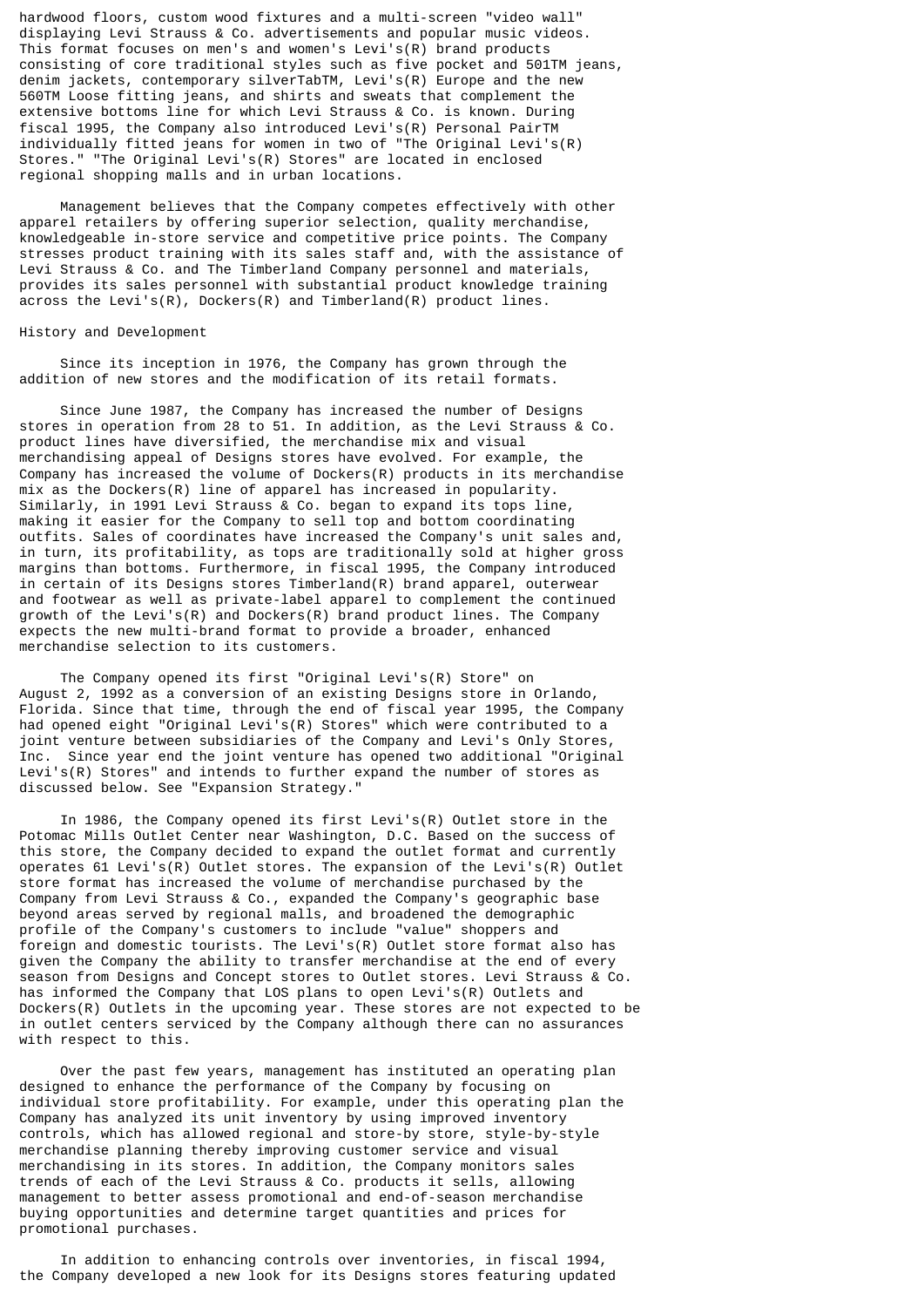fixtures and merchandise presentation. The Company remodeled three Designs stores in fiscal 1994, three additional stores in fiscal 1995 and intends to remodel at least 10 more Designs stores in fiscal 1996. The Company also plans, barring unforeseen circumstances, to open up to five urban-based multi-brand Designs stores in fiscal 1996. Until now, Designs stores have been mall-based. By opening Designs stores in urban locations, the Company expects to soften the impact of price competition that is prevalent in the mall-based stores.

## Expansion Strategy

 The following table provides a summary of the number of stores in operation at year end for the past three fiscal years. Levi Strauss & Co. must approve all new store locations.

|                                | January 28,<br>1995 | January 29, January 30,<br>1994 | 1993 |  |
|--------------------------------|---------------------|---------------------------------|------|--|
|                                |                     |                                 |      |  |
| Designs                        | 51(1)               | 64                              | 64   |  |
| Levi's $(R)$ Outlet by Designs | 61                  | 48                              | 41   |  |
| The Original Levi's(R) Stores  | 8                   | 6                               | 4    |  |
| Dockers(R) Shops               | $--(2)$             | 2                               | 1    |  |
|                                |                     |                                 |      |  |
| Total                          | 120                 | 120                             | 110  |  |
|                                |                     |                                 |      |  |

(1) During fiscal year 1995, the Company closed fifteen Designs stores as part of the restructuring program.

(2) The Company sold and an "Original Levi's(R) Store" located in Minneapolis, Minnesota and the two "Dockers(R) Shop" stores to LOS on January 28, 1995.

 Management currently plans to continue its focus on individual store operations and profitability. In August 1991, Levi Strauss & Co. opened a pilot Dockers(R) store under the name "Dockers(R) Shop" and a pilot Jeanswear store under the name "The Original Levi's(R) Store" in Columbus, Ohio. In March 1992, the Company assigned the lease for its Cincinnati, Ohio Designs store to Levi Strauss & Co. for a three-year period as part of the testing of the Concept store format by Levi Strauss & Co.

 On January 28, 1995, Designs JV Corp., a wholly-owned subsidiary of the Company, and a subsidiary of LOS, entered into a joint venture agreement to sell Levi's(R) brand products and jeans-related products. The joint venture plans to open and operate up to 35 to 50 Original Levi's(R) Stores and Levi's(R) Outlets throughout 11 Northeast states and the District of Columbia over the next three to five years. Levi's(R) Outlet stores opened under the joint venture will sell only Levi's(R) brand products and service the close-out products of the Original Levi's(R) Stores.

 In connection with the joint venture, Designs JV Corp. contributed, for a 70% interest in the joint venture, eight of the Company's existing Original Levi's(R) Stores valued at \$11.1 million and three leases for unopened stores in New York City, Nanuet, New York and White Plains, New York. These stores are included in the planned 35 to 50 described above. At the same time, the joint venture subsidiary of LOS contributed approximately \$4.7 million in cash to the joint venture in exchange for a 30% interest. LOS also paid the Company \$875,000 for services, contributions and risks taken by the Company in establishing the transferred Original Levi's(R) Stores and in the development of the Original Levi's(R) Store concept in the United States. A substantial portion of this amount offset previously recognized costs which were incurred by the Company during fiscal year 1995. The Company's Original Levi's(R) Store in Orlando, Florida, which is not part of the joint venture, is being converted to the multi-brand Designs store format.

The term of the joint venture is 10 years. However, the partnership agreement contains certain exit rights that enable either partner to buy or sell their interest in the joint venture or particular stores in the joint venture after five years.

 In June 1994, Levi Strauss & Co. advised the Company that it did not see any additional growth in the Levi's(R) Outlet by Designs format, other than additional Outlet stores that might be part of the Original Levi's(R) Stores joint venture, as discussed above. The Company stocks its existing Levi's(R) Outlet stores exclusively with manufacturing overruns, discontinued lines and irregulars purchased by the Company directly from Levi Strauss & Co. and end-of-season merchandise transferred from Designs and Concept stores. By its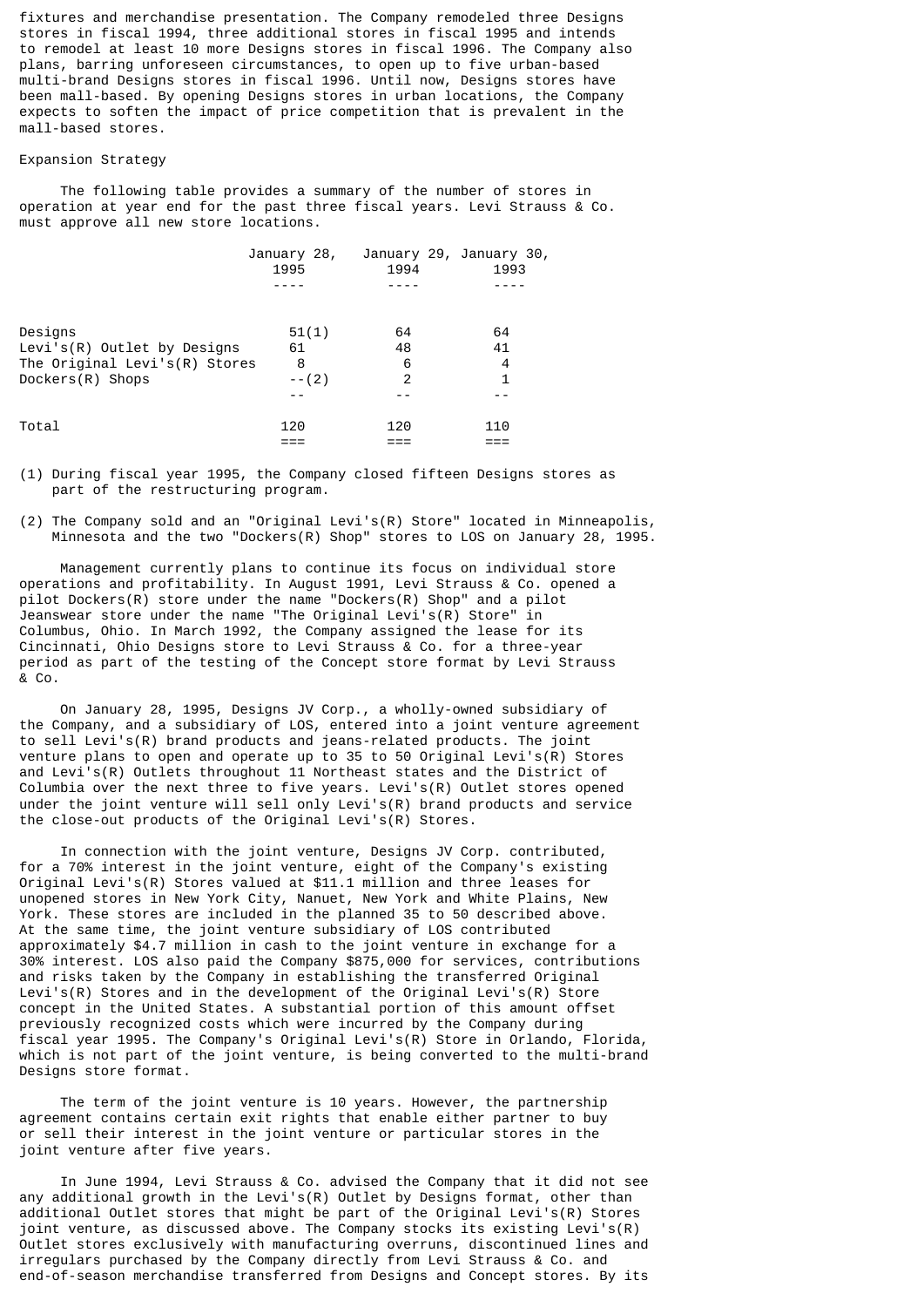nature, this merchandise is subject to limited availability. Levi Strauss & Co. has informed the Company of their intention to open Levi's(R) Outlets and Dockers(R) Outlets through their LOS subsidiary in the upcoming year. LOS has informed the Company that it does not presently intend to open these outlets in centers serviced by one of the Company's existing Levi's(R) Outlet stores. Wholly-owned Levi's(R) Outlets and joint venture Levi's(R) Outlet locations, are expected to be the only authorized retail outlet locations in their respective outlet centers to sell Levi's(R) brand products.

 In addition, the Company is actively seeking to expand and diversify through the introduction of a private-label program. During fiscal year 1995, the Company introduced Timberland(R) brand apparel and a line of private-label merchandise under the name "EFD-Exclusively for Designs". On April 25, 1995, the Company announced the signing of a purchase and sale agreement to acquire, subject to the satisfaction of certain conditions and barring unforeseen circumstances, certain assets of Boston Trading Ltd., Inc. The assets to be acquired include the Boston Traders(R) brands and all inventory, fixed assets and leasehold improvements associated with 33 existing Boston Traders(R) outlet stores. Boston Trading Ltd., Inc. has established a strong quality image, primarily through the wholesale and retail sales of sweaters and tops for both men and women. The strengths of the Boston Traders $(R)$  brand product line provides the Company with access to a broad assortment of tops that integrate the Boston Traders(R) brand into all Designs stores. This addition is expected to impact sales and margins positively in the Designs stores. There can be no assurances that the Company will be able to complete the transaction nor, if the transaction is completed, that the introduction and integration of the stores, brand and inventory will be successful.

### Restructuring

 During the fourth quarter of fiscal 1994, the Company recorded a nonrecurring pre-tax charge of \$15 million to cover the expected costs to close up to 10 of the Company's poorest performing Designs stores. As a result of this, the Company established a \$15 million restructuring reserve to cover the cash costs of lease obligations, professional and consulting services and employee relocations and termination costs and noncash costs related to fixed asset disposals and inventory markdowns. The Company completed the closing of the ten Designs stores in the third quarter and in connection with the Company's ongoing review of Designs store performance, in November 1994, the Company decided to close up to five more of the poorest performing Designs stores during the remainder of fiscal 1995.

 The total cost to close these 15 stores was \$11.8 million which was less than the originally estimated \$15 million due to favorable landlord negotiations. The Company recorded the \$3.2 million change in estimate as income in the fourth quarter of fiscal 1995. In the first quarter of fiscal 1996, The Company recognized \$2.2 million in income related to the results of subsequent negotiations in connection with termination of certain leases.

#### Customer Base

 During fiscal 1995, the Company commissioned market research surveys to further explore and define a demographic profile of its customer base. The results confirm that the strong association with the Levi's(R) brand image has positively impacted customer satisfaction. Customer service was consistently marked equal, or superior to comparable retailers. Strong demand was evidenced across a broad spectrum of age groups with average income above that of the trade areas.

The introduction of the  $Timberland(R)$  and  $private$ -label product lines and the growth of traditional Levi Strauss & Co. product lines, have made the Company's Designs stores places to shop for the entire family. In addition, the purchase of certain assets of Boston Trading Ltd., Inc., if completed, is expected to provide our Designs stores with a complementary and broader selection of branded men's and women's apparel.

 A growing segment of the Company's customer base consists of foreign travelers shopping for Levi Strauss & Co. products. The Original Levi's(R) Stores feature men's and women's jeans, shirts, jackets and accessories with the Levi's(R) brand name, in a entertaining, upscale setting which includes hardwood floors and fixtures and a video screen wall displaying Levi Strauss & Co. advertising and popular music videos. The Company's product selection in these stores is designed to appeal to the casual apparel needs of customers in all age groups and income brackets.

## Merchandising

The vast majority of the assortment focus is on a core selection of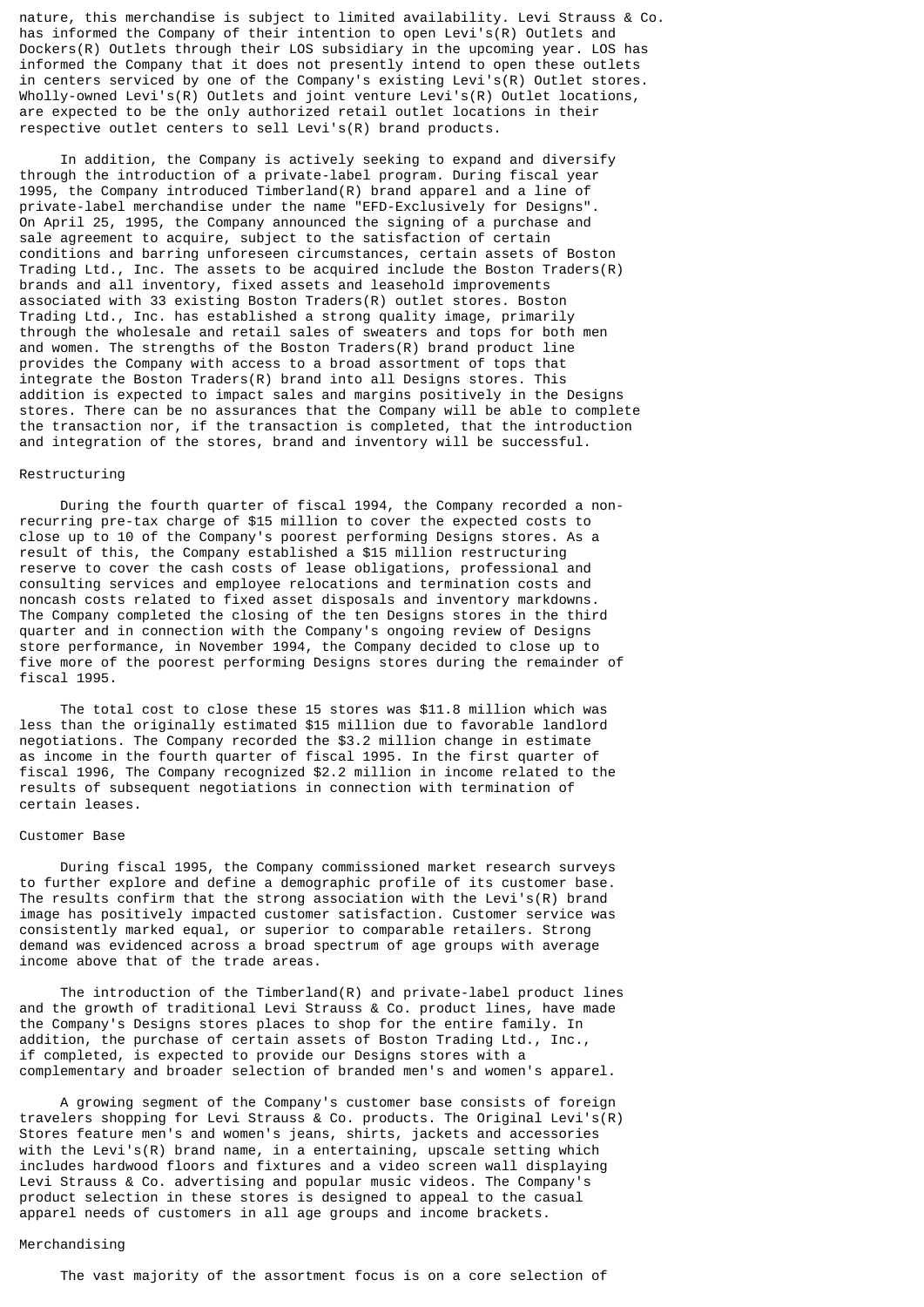traditional Levi's(R) and Dockers(R) brand products. The Designs stores also feature a wide range of Levi's(R) and Dockers(R) accessories from authorized licensees. During the fourth quarter of fiscal 1995, the Company began test market of complementary  $I$ imberland $(R)$  brand products and a private-label product line. Expectations are that the addition of non-Levi Strauss & Co. brands will enable the Designs stores to capitalize on product categories not offered by Levi Strauss & Co. or in which Levi Strauss & Co. sells limited styles. These include classifications such as footwear, outerwear and sweaters. The Company expects that 30% or more of the product assortment in Designs stores will come from non-Levi Strauss & Co. brands by the end of fiscal year 1996. These changes will further enhance the Designs store image as a destination for quality casual apparel.

 In its Levi's Outlet stores, the Company offers an ever-changing selection of Levi Strauss & Co. merchandise including manufacturing overruns, discontinued lines and irregulars purchased by the Company directly from Levi Strauss & Co. and end-of-season merchandise transferred from the Designs and Concept stores. The Levi's(R) Outlets opened under the joint venture will sell only Levi's(R) brand products and service the close-out products of the Original Levi's(R) Stores.

 Merchandising in "The Original Levi's(R) Store" focuses on mens and womens tops and bottoms under the Levi's(R) brand name, including traditional 501(R), 505(R) and 550TM five pocket jeans; contemporary silverTabTM jeans; the new 560TM Loose fitting jeans and Personal PairTM individually fitted jeans for women; jeans jackets; a full line of women's jeans; T-shirts; denim shirts; Levi Strauss & Co. brands of shorts and sweats; and coordinating accessories. Many styles are unique to the Original Levi's(R) Store, and are not available at any other retail store in the United States. These products are presented in a stylized format that features hardwood floors, custom wood fixtures and a multi-screen "video wall" displaying Levi Strauss & Co. advertisements and popular music performers.

 All merchandising decisions, including pricing, markdowns, advertising and promotional campaigns, inventory purchases and merchandise allocations, are made centrally at the Company's headquarters with input from store, district, and regional managers. Central to the Company's merchandising strategy is the ability to tailor a particular store's merchandise mix to the composition of the local consumer base. The Company utilizes point-of-sale registers to capture daily sales information and, at the end of the day, the Company's cash registers are electronically polled to generate reports at the Company's headquarters listing all merchandise sold by store, style, size and color. Based on this information, merchandise assortments are varied by store to meet the individual geographic, seasonal and demographic patterns and sales trends. The Company's information systems are central to its ability to stock the wide selection of Levi Strauss & Co. brand products available at each of its stores in a timely manner. See "Information Systems."

 Through the end of fiscal year 1995, the Company did not maintain any warehouse facilities. Historically, each store has been stocked by "direct to store" vendor shipments. As was previously discussed, barring unforeseen circumstances, the Company plans to purchase certain assets of Boston Trading Ltd.,Inc. including leases for 33 Outlet stores. This acquisition, which utilizes off-shore sourcing of merchandise, will require the Company to expand its current operations to include storage and distribution facilities in order to assure the timely delivery and replenishment of Boston Traders(R) merchandise.

 During the fiscal year ended January 28, 1995, sales by format, by product category were as follows:

| Category    | Designs | Outlets |     | Concepts Total Company |
|-------------|---------|---------|-----|------------------------|
|             |         |         |     |                        |
|             |         |         |     |                        |
| Men's       | 54%     | 52%     | 50% | 52%                    |
| Women's     | 20%     | 17%     | 24% | 19%                    |
| Shirts      | 16%     | 16%     | 18% | 16%                    |
| Youth       | 6%      | 9%      | 2%  | 7%                     |
| Accessories | 4%      | 6%      | 6%  | 6%                     |

 The Concepts category includes sales in the Company's Original Levi's(R) Stores as well as for the Company's two Dockers(R) Shops and The Original Levi's(R) Store in Minneapolis, Minnesota which were sold on January 28, 1995.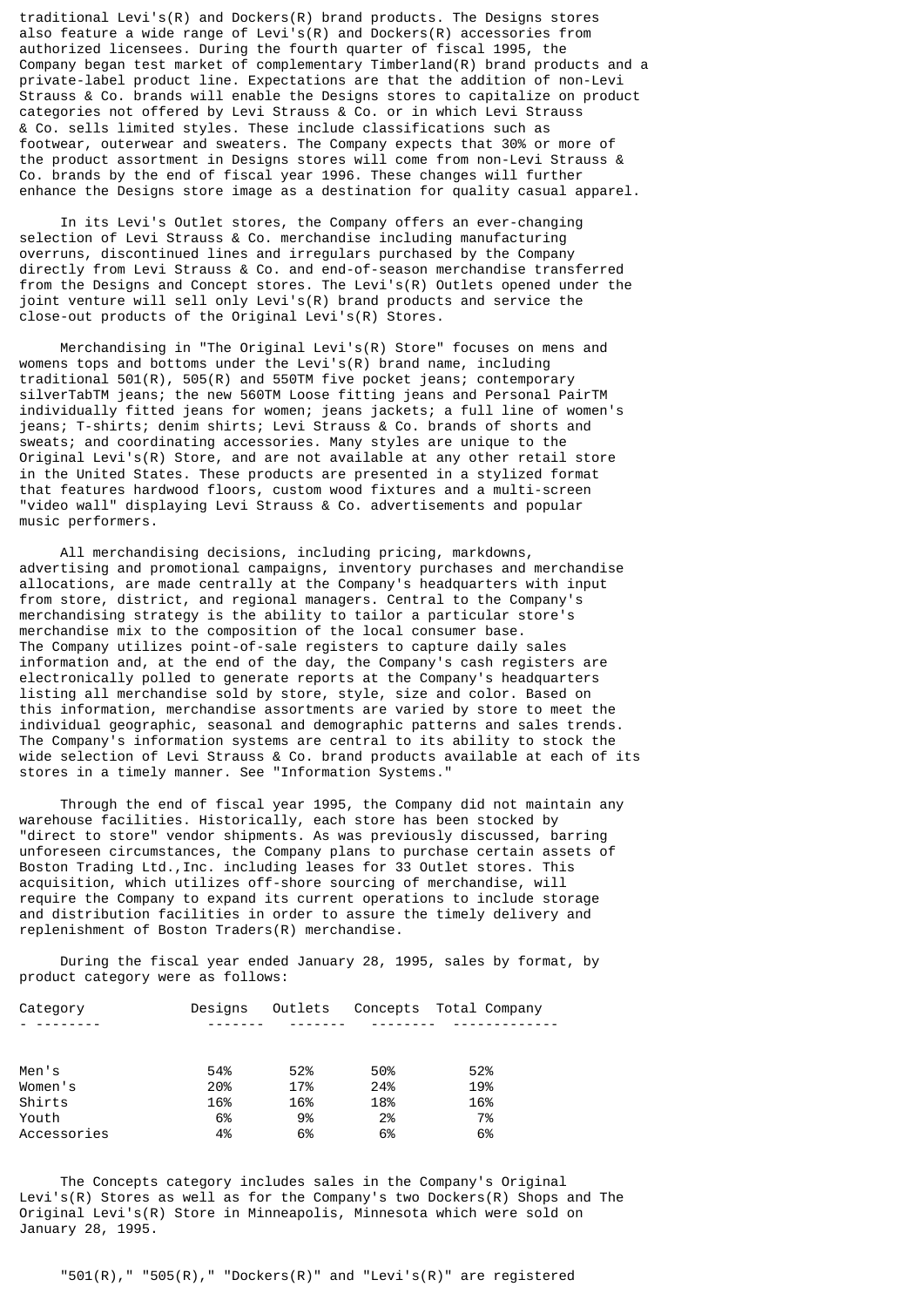trademarks, and "550TM," "560TM," "LeviLinkTM," "silverTabTM" and "Personal PairTM" are trademarks of Levi Strauss & Co.

### Store Operations

 Designs stores average approximately 6,000 square feet in size and are located in enclosed regional shopping malls usually anchored by department stores. Levi's(R) Outlet stores are located in destination shopping centers and manufacturers outlet parks. Levi's(R) Outlet stores range in size from approximately 8,000 to 17,000 square feet and offer the consumer large quantities of irregulars and end-of-season Levi Strauss & Co. brand merchandise in a "no frills" outlet format. To date, each Outlet store is the only outlet in its shopping area selling exclusively Levi Strauss & Co. brand products. Mall-based Concept stores range in size from 3,500 to 5,000 square feet and urban Concept stores range from 5,000 to 9,000 square feet.

 Each of the Company's stores utilize centrally developed interior design and merchandise layout plans specifically designed to promote customer identification of the store as a specialty store selling Levi Strauss & Co. brand products. The merchandise layout is further adapted by store management and the Company's visual merchandising department. Each Designs store prominently displays Levi's(R), Dockers(R) and Timberland(R) brand logos and distinctive branded promotional displays. The Levi's(R) Outlet stores prominently display Levi Strauss & Co. brand logos and distinctive promotional displays. "The Original Levi's(R) Stores" also feature a multi-screen "video wall" presentation developed to promote an upscale image of the men's and women's Levi's(R) brand products sold in those stores. The Company uses various Levi Strauss & Co. logos and trademarks on store signs with the permission of Levi Strauss & Co.

 Mall store hours are generally determined by the management of the shopping mall in which the store is located and downtown stores generally remain open during regular downtown business hours. Most stores are open seven days and six nights each week, with extended operating hours during the "Holiday" selling season.

#### Customer Service

 The Company stresses product training with its sales staff and, with the assistance of Levi Strauss & Co. and The Timberland Company, provides them with substantial product knowledge training across the Levi Strauss & Co. and Timberland(R) product lines. This training includes promoting sales of coordinating apparel and accessories. Management believes that the Company's sales staff serves to reinforce the consumer's perception of the Company's stores as branded specialty stores and to differentiate the Company's stores from those of its competitors.

 Each Designs store employs approximately 10 to 15 employees, and each Levi's(R) Outlet and Concept store employs approximately 20 to 45 employees. The personnel required to operate each store includes a store manager, assistant managers and a group of full-time and part-time sales associates. The store manager is responsible for all operational matters for that store, including hiring and training employees. All of the store managers participate in a training program at one of the Company's training stores. Most store managers also have prior experience with the Company as a management trainee and have been employed by the Company for at least one year before being appointed as a store manager. The development of management and sales associate training programs is performed internally by the Company's Store Training Department.

 The Company currently employs 16 district managers, who have an average length of service with the Company of approximately nine years, one regional manager and three regional vice presidents, all of whom have been with the Company for more than fifteen years, to provide management guidance to the individual store managers. Each district manager is responsible for hiring store managers at the stores assigned to that manager's territory and for the overall profitability of those stores. District managers report directly to the regional vice presidents/manager, who report directly to the Company's President and Chief Executive Officer.

## Information Systems

 The Company continues to devote significant resources to the development of information systems which enable it to maintain rigorous inventory, pricing and other financial controls. The Company's Information Systems Department has developed and enhanced customized applications software which permits the Company's business to be managed more efficiently. The Company uses point-of-sale data terminals with bar-code reading laser wands in all of its stores. This store-based equipment is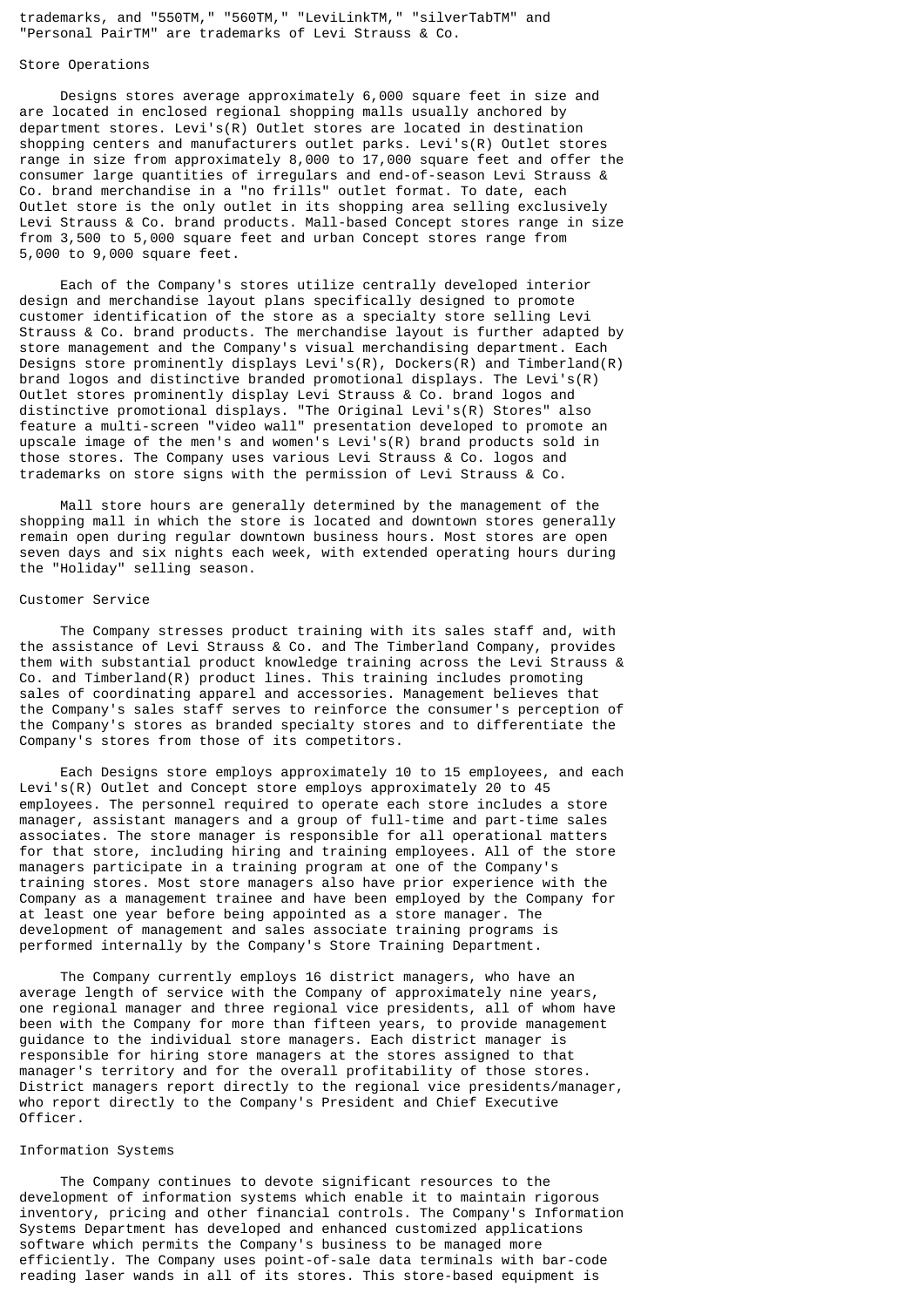linked to the Company's central processing system, which includes two linked IBM AS/400 computers.

 The Company makes use of software systems for enhanced merchandise replenishment. The merchandise replenishment system is an automated allocation and planning tool designed to operate in the fashion apparel area. This system is used to allocate merchandise in an environment of ever-changing styles. The system also allows the Company's allocation staff to efficiently utilize available sales and inventory data to react to the individual needs of each store on a timely basis. The merchandising replenishment system is used for all non-basic products.

 Levi Strauss & Co. was one of the first manufacturers in the apparel industry to bar code its merchandise and to develop automatic reordering systems to enhance customer service. In 1986, the Company was chosen to be one of the first participants in the LeviLinkTM Model Stock Management system, a direct computer-to-computer link of retailer to manufacturer that allows automatic replenishment of basic apparel items sold by the Company. The Company's sales and receiving information by style, size and color is forwarded to Levi Strauss & Co. on a weekly basis, where it is matched against a model stock inventory level prepared by the Company and adjusted based on current sales information for each style and store. The system then automatically generates a shipping order that is used to supply merchandise to each store, thereby maintaining inventory at model stock levels.

 Management estimates that the LeviLinkTM system has reduced the average turnaround time for an order of basic apparel from as much as four weeks to as short as a week. In addition, management believes that because of LeviLinkTM, the year round in-stock position of color and size of core items is enhanced. Finally, LeviLinkTM has enabled the Company to match more closely each store's inventory supply with current demand and local demographic factors, consistent with the Company's merchandising strategy. The LeviLinkTM system automates the inventory cycle for basic goods from the receipt of goods, through the sale, reorder and inventory replenishment. LeviLinkTM encompasses approximately 40% of the inventory items in the Company's Designs and Concept stores.

 Improvements to the Company's information systems completed over the past five years have also facilitated the following internal management controls:

- . Management is able to monitor the performance of each of its stores on a daily, weekly and monthly basis, which facilitates the preparation of sales, inventory and other reports used by the Company's management. These include daily sales reports by store, item, style, size, color and price, enabling merchandising decisions to be made accurately and on a timely basis.
- . The Company's headquarters are provided with a next-day computer generated comparison of each store's register transactions and the reported amount of cash and charge deposits made, allowing the Company to detect and resolve possible errors and improprieties. The Company previously required up to ten days to perform this function manually.
- . Using its daily sales information, the Company forecasts its daily and short-term (six months) cash needs. Using this forecast, the Company is better able to invest excess cash or reduce borrowings on the revolving line of credit, thereby reducing its net interest costs and bank fees.
- . The Company's price look-up ("PLU") system allows management to control merchandise pricing centrally via its network. The PLU system permits faster and more accurate processing of retail sales and the monitoring of specific inventory items to confirm that centralized pricing decisions are carried out in each of the stores. Management believes that the PLU system has produced savings from a reduction in underrings, prevented potential losses in consumer goodwill from overrings and reduced customer check-out time.
- . Management is able to direct all price changes, including promotional, clearance and transfer markdowns on a central basis, estimate the financial impact of such changes and verify that such changes have been made on a timely basis.
- . The Company utilizes a third party credit network that permits it to collect on its credit card sales (45% of total sales in fiscal 1995) in less than 72 hours at favorable rates.

 In addition, in an effort to tailor the Company's technology towards future growth, the Company has recently acquired a new software package designed to enhance the analytical capabilities of the Company's merchandise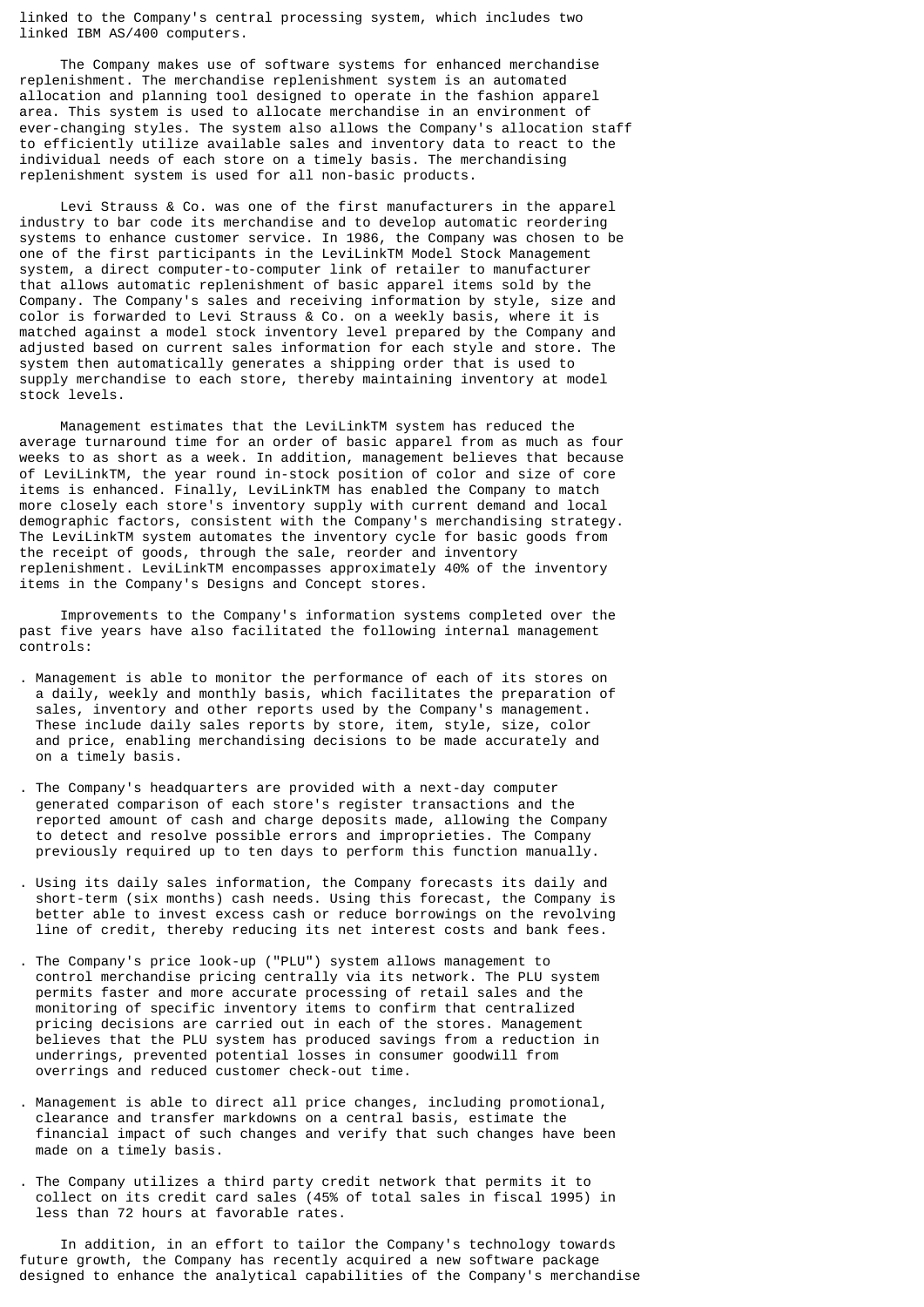and financial functions. The installation of the new software should be complete by the fourth quarter of fiscal 1996.

## Advertising

 The Company benefits from the high visibility and recognition of the Levi's(R) and Dockers(R) brand names, as well as the natural flow of traffic that results from locating stores in areas of high retail activity including large regional malls, destination outlet centers and prime inner city shopping districts. Historically, the Company has received cooperative advertising allowances from Levi Strauss & Co. that typically fund approximately one third of all advertising expenditures. Marketing approaches are tailored to the needs of each segment:

 Designs Stores: In addition to shared efforts with landlords to generate increased overall mall traffic through lease related advertising and media funds, the Company uses a variety of media, including both institutional and product/price formats, to promote its products to individual target customers. Major efforts include newspaper inserts, magazines and billboards as well as customer mailing lists. The Company works with Levi Strauss & Co. to leverage its promotional campaigns to take advantage of the heavily funded national advertising schedules for Levi's(R) and Dockers(R) brand products.

 Levi's(R) Outlet Stores: Tourists, foreign travelers and vacationers comprise large segments of the outlet customer base. Outlet marketing is focused on methods to inform customers who are unfamiliar with the area of the store's location. Primary programs include billboards, shopping guides and bus tours.

 Original Levi's(R) Store: The marketing effort is both institutional and product/image driven. LOS provides a staff marketing professional to create and coordinate major Original Levi's(R) Store campaigns. On a location-by-location basis, efforts are driven by the nature of each store's customer base; such as a bi-lingual hotel guide in New York City and international airport dioramas in Boston, Massachusetts.

#### Competition

 The United States casual apparel market is highly competitive with many national and regional department stores, specialty apparel retailers and discount stores offering a broad range of apparel products similar to those sold by the Company. The Company's competitors in the casual apparel market consist of national and regional department stores in the Company's market areas, such as J.C.Penney Company, Sears, Roebuck & Company, Dillard Department Stores Inc., May Company, Kohls and Filene's. In addition, the Company competes with several specialty apparel retailers, including The Gap Stores, Inc., The Limited, Inc. and County Seat Stores, Inc. Management believes, however, that these specialty apparel retailers appeal to narrower demographic spectra than does the Company.

#### Employees

 As of January 28, 1995, the Company employed approximately 2,500 persons, of whom 2,360 were full and part-time sales personnel and 140 were employed at the Company's headquarters. The Company employs approximately 600 additional part-time personnel during the "Back to School" and "Holiday" selling seasons to service the increased customer traffic.

 All qualified full-time employees are entitled to life, medical, disability and dental insurance and can participate in the Company's 401(k) savings plan. Store, district and regional managers are eligible to receive incentive compensation subject to the achievement of specific performance objectives, including store profitability. They are also entitled to use an automobile provided by the Company or to receive an automobile allowance. Sales personnel are compensated on an hourly basis and receive no commissions, but are eligible to earn incentive prizes as part of individual store sales contests. Certain store, district and regional managers, as well as certain other employees, have been granted stock options. Management believes that the Company's policy of promoting from within has led to a lower than average rate of employee turnover. None of the employees are represented by a union.

## ITEM 2. Properties

 As of January 28, 1995, the Company operated 51 Designs stores, 61 Outlet stores and eight "Original Levi's(R) Stores." All stores are leased by the Company directly from shopping mall, outlet park and downtown property owners. Designs store leases are generally ten years in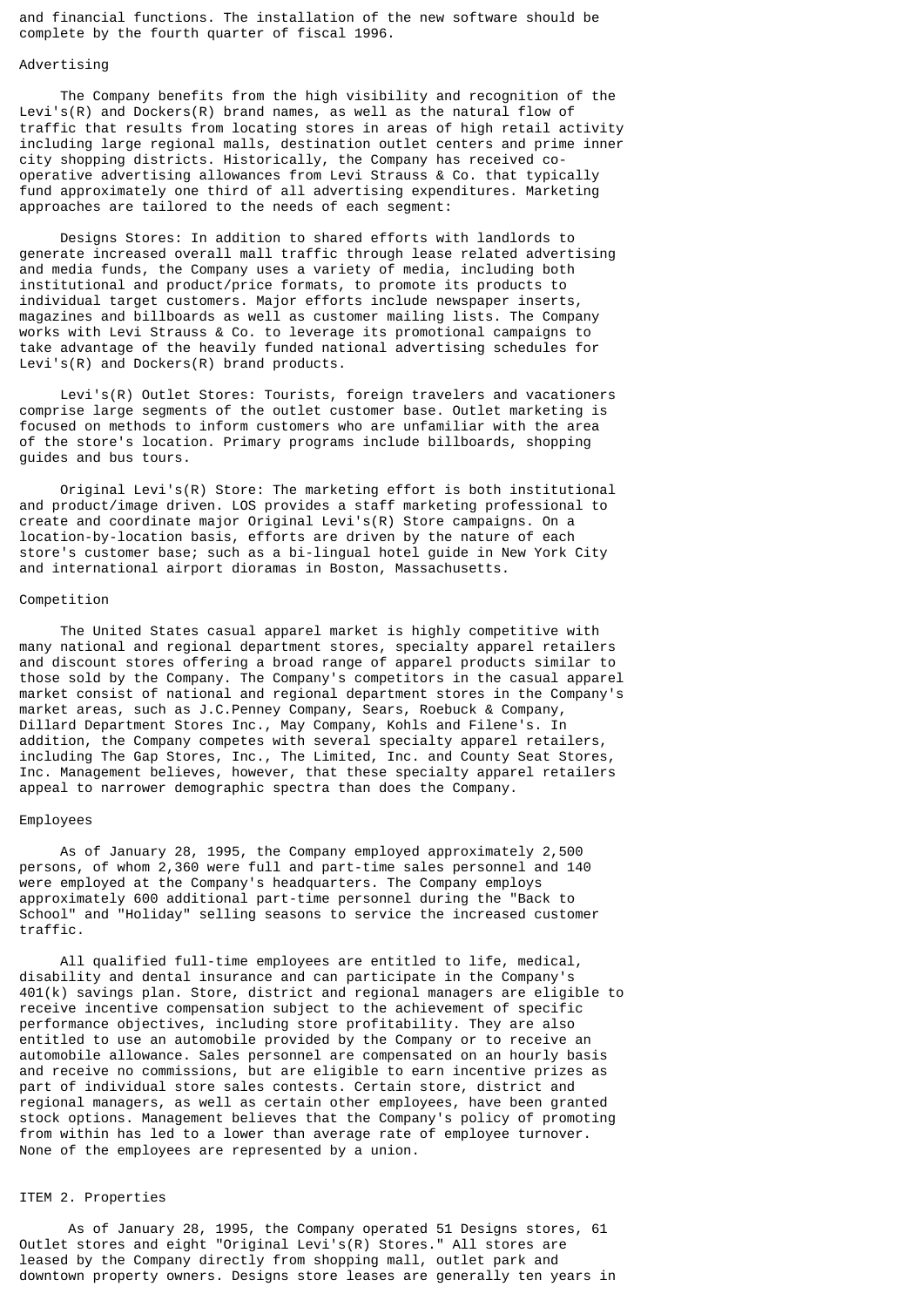length with no renewal option. Levi's(R) Outlet store leases are usually for a series of shorter periods and sometimes contain certain renewal options extending their terms to between 10 and 15 years. Most of the leases provide for annual rent based on a percentage of store sales, subject to guaranteed minimum amounts.

 The Company's headquarters in Chestnut Hill, Massachusetts, is leased under an agreement with an affiliate of Stanley Berger, the Chairman of the Board and the estate of Calvin Margolis, a former director of the Company. The lease expires in April 1996. See Notes F and H of Notes to Consolidated Financial Statements.

 Sites for store expansion are selected on the basis of several factors intended to maximize the exposure of each store to those persons the Company believes are likely to be Levi Strauss & Co. customers. These factors include the demographics profile of the area in which the site is located, the types of stores and other retailers in the area, the location of the store within the mall and the attractiveness of the store layout. The Company believes that its selection of locations enables the Company's mall, downtown and outlet stores to attract customers from the general shopping traffic and to generate its own customers from the surrounding areas.

 The Company considers site selection an important factor in its expansion plans for its stores. In locating and assessing potential sites, the Company often relies upon relationships it maintains with major shopping mall developers such as The Edward J. DeBartolo Company, New England Development, S.R. Weiner Associates and Melvin Simon Associates and with outlet park developers such as The Horizon Group, Western Development, Belz Enterprises and The Stanley Tanger Company. These developers provide the Company with detailed demographic and geographic information regarding many new mall and outlet park developments.

 See "Management's Discussion and Analysis of Financial Condition and Results of Operations - Liquidity and Capital Resources - Capital Expenditures."

#### ITEM 3. Legal Proceedings

 The Company is a party to litigation and claims arising in the course of its business. Management does not expect the results of these actions to have a material adverse effect on the Company's business or financial condition.

ITEM 4. Submission of Matters to a Vote of Security Holders

 No matter was submitted during the fourth quarter of fiscal 1995 to a vote of security holders, through the solicitation of proxies or otherwise.

### PART II.

### ITEM 5. Market for the Registrant's Common Equity and Related Shareholder Matters

 The information required by this item is furnished by incorporation by reference to Page 38 of the Annual Report to Shareholders for the year ended January 28, 1995.

### ITEM 6. Selected Financial Data

 The information required by this item is furnished by incorporation by reference to Page 16 of the Annual Report to Shareholders for the year ended January 28, 1995.

## ITEM 7. Management's Discussion and Analysis of Financial Condition and Results of Operations

 The information required by this item is furnished by incorporation by reference to Pages 17 through 23 of the Annual Report to Shareholders for the year ended January 28, 1995.

ITEM 8. Financial Statements and Supplementary Data

 The information required by this item is furnished by incorporation by reference to Pages 24 through 34 of the Annual Report to Shareholders for the year ended January 28, 1995.

ITEM 9. Changes in and Disagreements with Accountants on Accounting and Financial Disclosure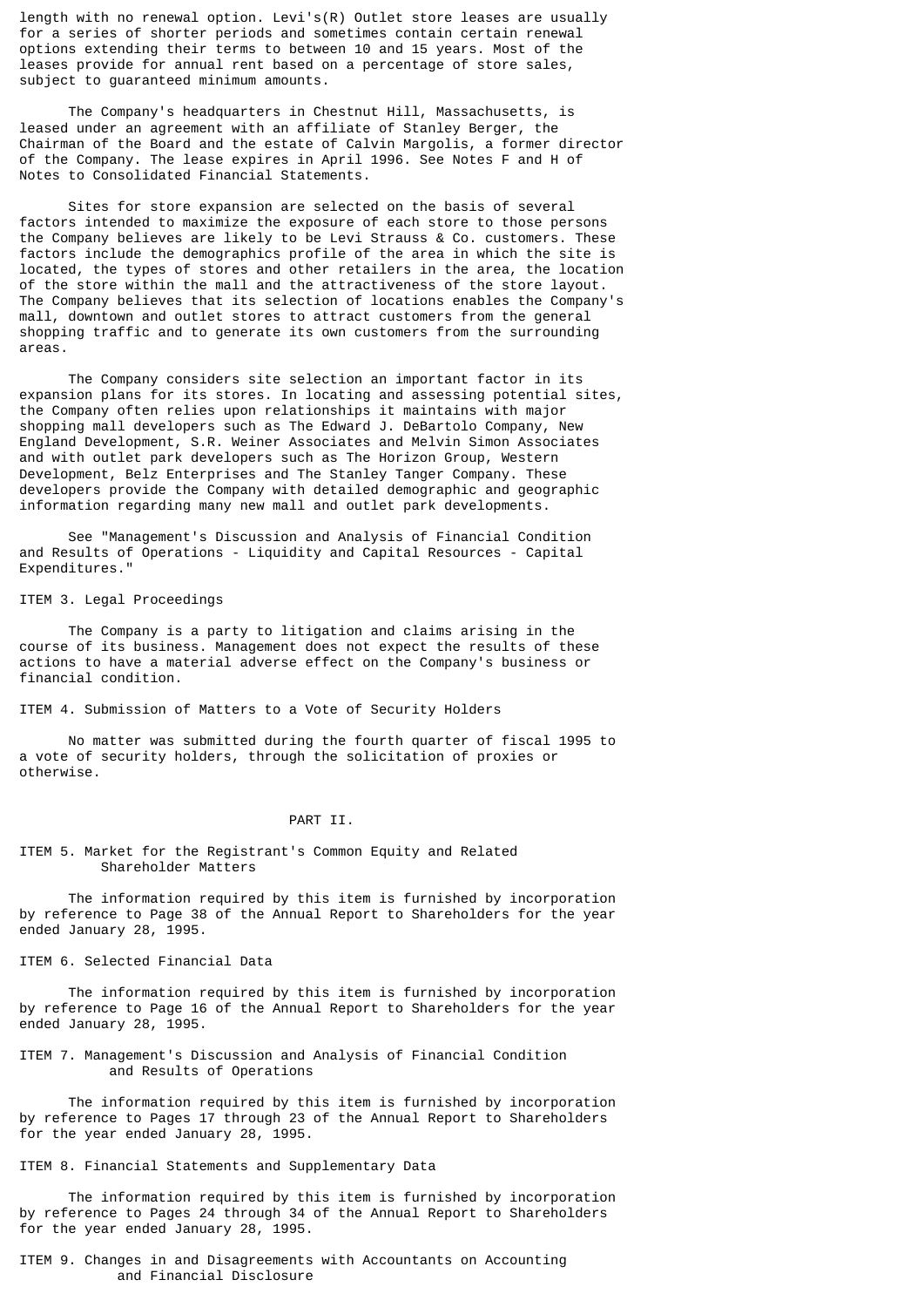None.

# PART TIT.

# ITEM 10. Directors and Executive Officers of the Registrant

 Information with respect to directors and executive officers of the Company is incorporated herein by reference to the Company's definitive proxy statement expected to be filed within 120 days of the end of the fiscal year ended January 28, 1995.

 Section 16(a) of the Securities Exchange Act of 1934 requires the Company's officers and directors, and persons who own more than 10% of a registered class of the Company's equity securities, to file reports of ownership and changes in ownership with the Securities and Exchange Commission (the "Commission"). Officers, directors and greater-than-10% shareholders are required by Commission regulations to furnish the Company with copies of all Section 16(a) forms they file.

 Based solely upon a review of Forms 3 and 4 and amendments thereto furnished to the Company during fiscal 1995 and Forms 5 and amendments thereto furnished to the Company with respect to fiscal 1995, the Company believes that all Section 16(a) filing requirements applicable to its officers, directors and greater-than-10% shareholders were fulfilled in a timely manner, except that, due to an oversight, Mr. Thigpen did not timely report on Form 3 the amount of his initial beneficial ownership of the Company's Common Stock within 10 days of the date of his election to the Company's Board of Directors. After reviewing this matter, the Company has concluded that the omission was inadvertent, and that the transactions did not give rise to liability under Section 16(b) of the Exchange Act for recapture of short-swing profits.

## ITEM 11. Executive Compensation

 Information with respect to executive compensation is incorporated herein by reference to the Company's definitive proxy statement expected to be filed within 120 days of the end of the fiscal year ended January 28, 1995.

## ITEM 12. Security Ownership of Certain Beneficial Owners and Management

 Information with respect to security ownership of certain beneficial owners and management is incorporated herein by reference to the Company's definitive proxy statement expected to be filed within 120 days of the end of the fiscal year ended January 28, 1995.

ITEM 13. Certain Relationships and Related Transactions

 Information with respect to certain relationships and related transactions is incorporated by reference to the Company's definitive proxy statement to be filed within 120 days of the fiscal year ended January 28, 1995.

# PART IV.

ITEM 14. Exhibits, Financial Statement Schedules, and Reports on Form 8-K

(A) 1. & 2. CONSOLIDATED FINANCIAL STATEMENTS AND SCHEDULES

 The financial statements and schedules listed in the index below are filed as part of this annual report.

> Reference (Page) ----------------

 Annual Report Form 10-K to Shareholders --------- ---------------

## 1. CONSOLIDATED FINANCIAL STATEMENTS

Covered by Report of Independent Accountants: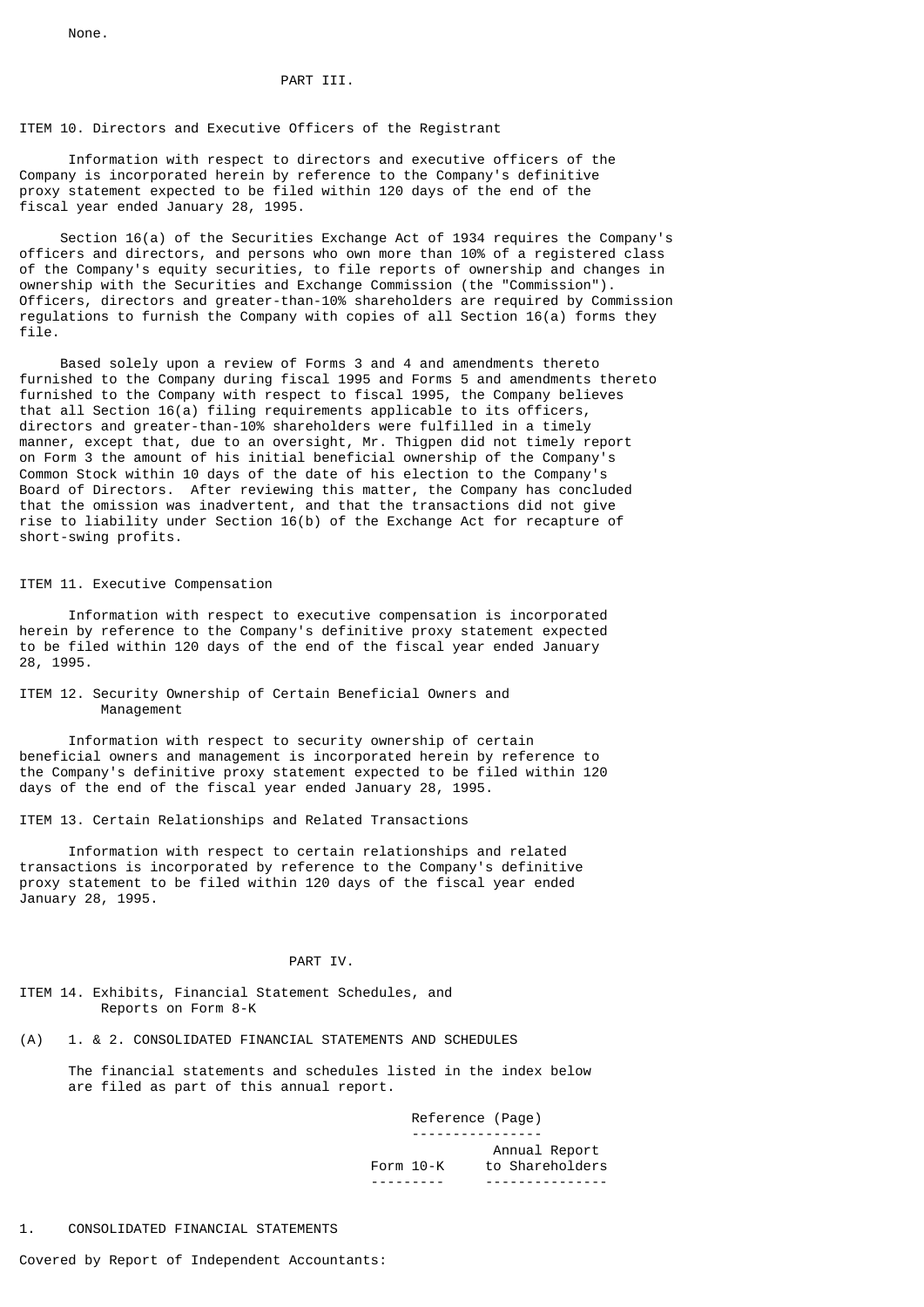| 24        |
|-----------|
| 25        |
| 26        |
| 27        |
| $28 - 34$ |
| 36        |
|           |
| 34        |
| 34        |
|           |

# 2. CONSOLIDATED FINANCIAL STATEMENT SCHEDULES:

 All schedules have been omitted because the required information is not applicable or is not present in amounts sufficient to require submission of the schedules, or because the information required is included in the financial statements or notes thereto.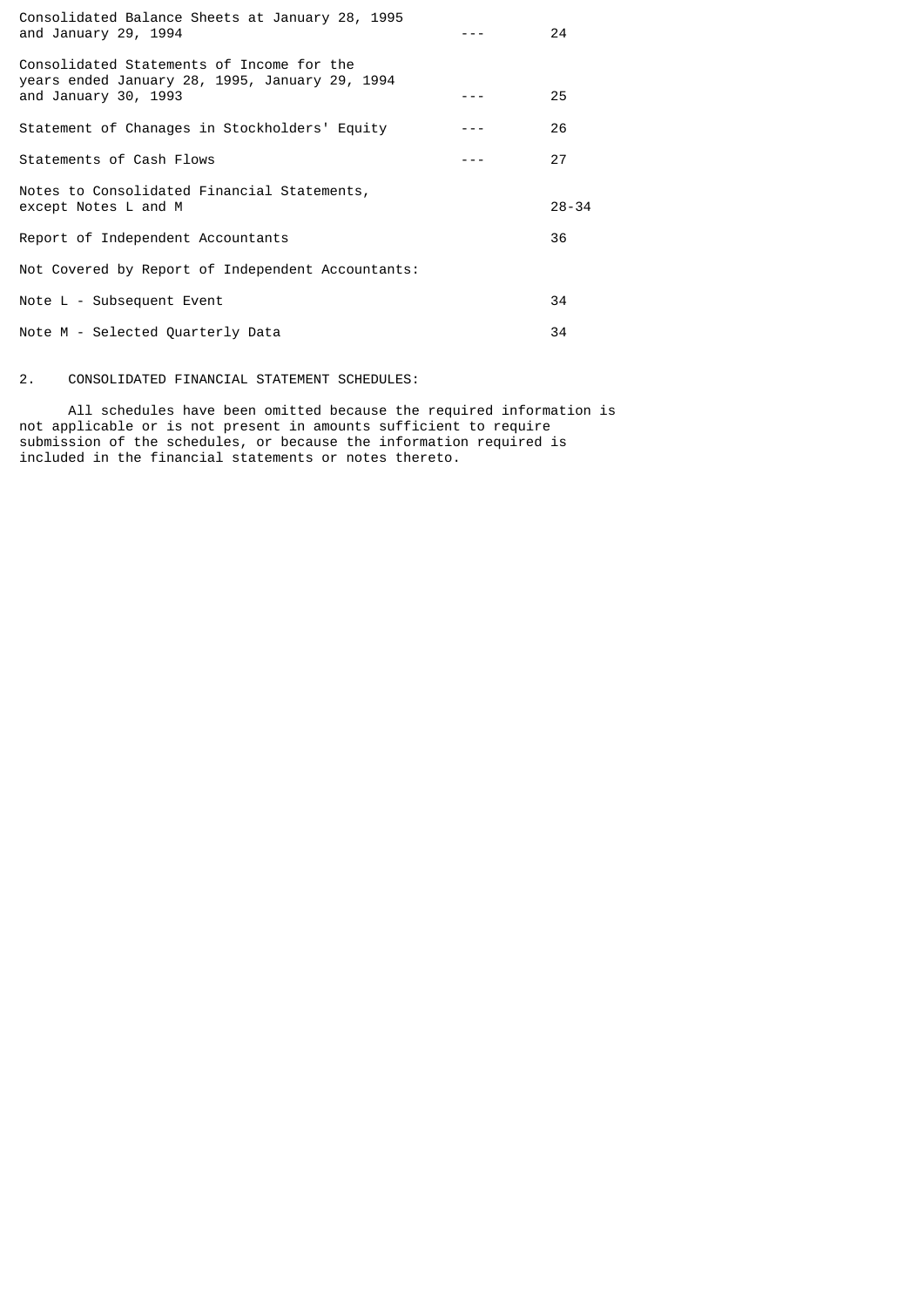## 3. EXHIBITS

- 3.1 Restated Certificate of Incorporation of the Company, as amended. \* Incorporated herein by reference to the Company's Registration Statement on Form S-1, (No. 33-13402).
- 3.2 By-Laws of the Company, as amended (included as Exhibit 3.2 to the \* Company's Annual Report on From 10-K dated April 29, 1993, and incorporated herein by reference).
- 10.1 1987 Incentive Stock Option Plan, as amended (included as Exhibit \* 10.1 to the Company's Annual Report on From 10-K dated April 29, 1993, and incorporated herein by reference).
- 10.2 1987 Non-Qualified Stock Option Plan, as amended included as \* Exhibit 10.2 to the Company's Annual Report on Form 10-K dated April 29, 1993, and incorporated by herein by reference).
- 10.3 1992 Stock Incentive Plan, as amended (included as Exhibit A to \* the Company's definitive proxy statement dated May 10, 1994, and incorporated by reference).
- 10.4 License Agreement between the Company and Levi Strauss & Co. \* dated as of April 14, 1992 (included as Exhibit 10.8 to the Company's Annual Report on Form 10-K for the year ended January 30, 1993, and incorporated herein by reference).
- 10.5 Executive Incentive Plan effective through the fiscal year ended \* January 28, 1995 (included as Exhibit 10.8 to the Company's Annual Report on Form 10-K for the year ended January 29, 1994, and incorporated herein by reference).
- 10.6 Credit Agreement among the Company, BayBank Boston, N.A. and State \* Street Bank and Trust Company dated as of November 17, 1994 (included as Exhibit 1 to the Company's Current Report on Form 8-K dated November 22, 1994, and incorporated herein by reference).
- 10.7 Consulting Agreement between the Company and Stanley I. Berger dated December 21, 1994.
- 10.8 Employee Separation Agreement between the Company and Geoffrey M. Holczer dated December 27, 1994.
- 10.9 Participation Agreement among Designs JV Corp. (the "Designs \* Partner"), the Company, LDJV Inc. (the "LOS Partner"), Levi's Only Stores, Inc. ("LOS"), Levi Strauss & Co.("LS&CO") and Levi Strauss Associates Inc. ("LSAI") dated January 28, 1995 (included as Exhibit 10.1 to the Company's Current Report on Form 8-K dated April 24, 1995, and incorporated herein by reference).
- 10.10 Partnership Agreement of The Designs/OLS Partnership (the \* "Partnership") between the LOS Partner and the Designs Partner dated January 28, 1995 (included as Exhibit 10.2 to the Company's Current Report on Form 8-K dated April 24, 1995, and incorporated herein by reference).
- 10.11 Glossary executed by the Designs Partner, the Company, the LOS \* Partner, LOS, LS&CO, LSAI and the Partnership dated January 28, 1995 (included as Exhibit 10.3 to the Company's Current Report on Form 8-K dated April 24, 1995, and incorporated herein by reference).
- 10.12 Sublicense Agreement between LOS and the LOS Partner (included \* as Exhibit 10.4 to the Company's Current Report on Form 8-K dated April 24, 1995, and incorporated herein by reference).
- 10.13 Sublicense Agreement between the LOS Partner and the Partnership \* (included as Exhibit 10.5 to the Company's Current Report on Form 8-K dated April 24, 1995, and incorporated herein by reference).
- 10.14 License Agreement between the Company and the Partnership \* (included as Exhibit 10.6 to the Company's Current Report on Form 8-K dated April 24, 1995, and incorporated herein by reference).
- 10.15 Administrative Services Agreement between the Company and the \* Partnership dated January 28, 1995 (included as Exhibit 10.7 to the Company's Current Report on Form 8-K dated April 24, 1995,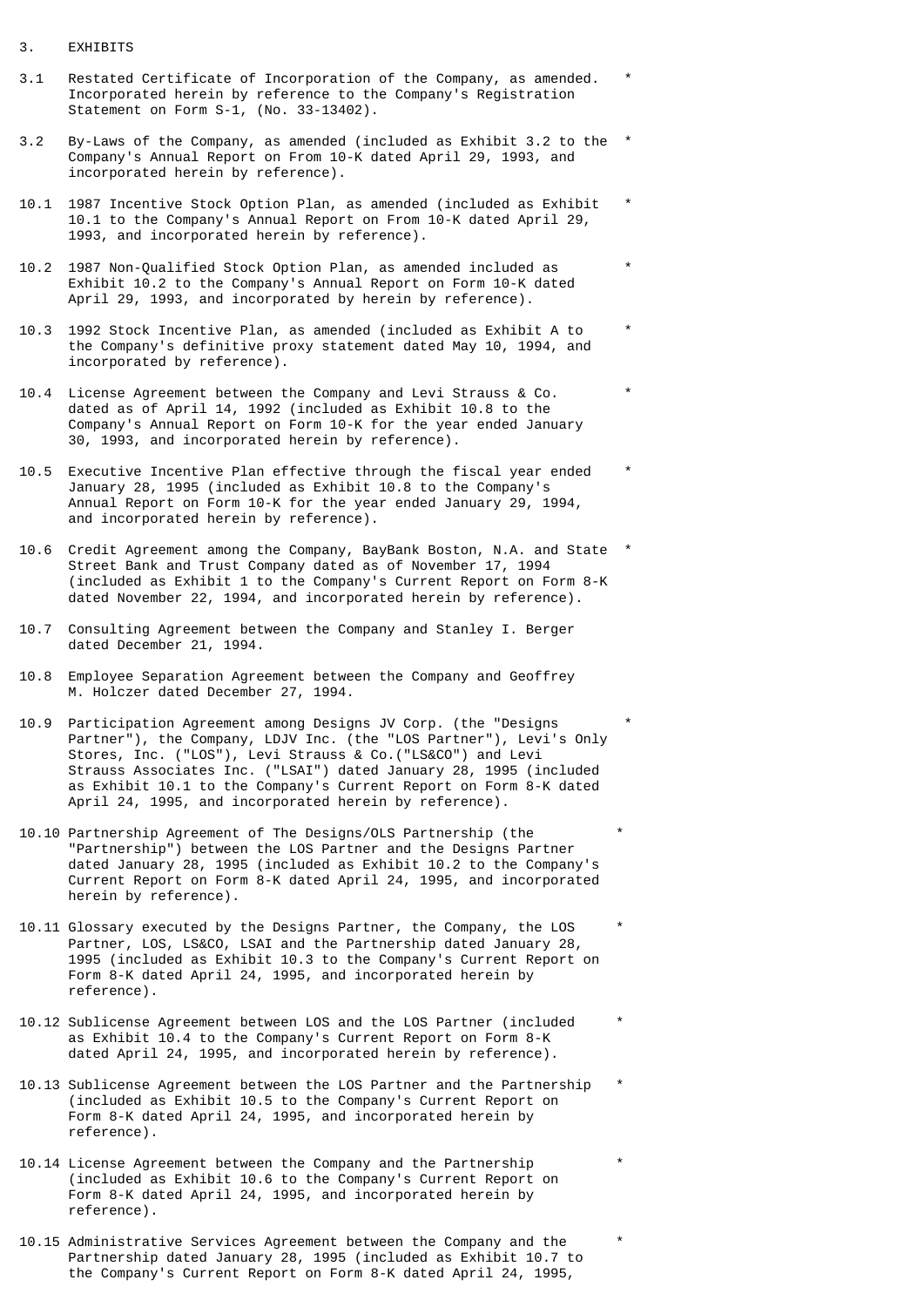and incorporated herein by reference).

- 10.16 Agreement between the Company and LOS covering the payment to \* the Company of a \$875,000 fee from LOS (included as Exhibit 10.8 to the Company's Current Report on Form 8-K dated April 24, 1995, and incorporated herein by reference).
- 10.17 Asset Purchase Agreement between LOS and the Company relating to \* the stores located in Minneapolis, Minnesota dated January 28, 1995 (included as Exhibit 10.9 to the Company's Current Report on Form 8-K dated April 24, 1995, and incorporated herein by reference).
- 10.18 Asset Purchase Agreement between LOS and the Company relating to \* the store located in Cambridge, Massachusetts dated January 28, 1995 (included as Exhibit 10.10 to the Company's Current Report on Form 8-K dated April 24, 1995, and incorporated herein by reference).
- 11 Statement re: computation of per share earnings
- 13 Annual Report to Shareholders for the year ended January 28, 1995.(With the exception of the information incorporated by reference included in Items 5, 6, 7 and 8, the 1995 Annual Report to Shareholders is not deemed filed as part of this report).
- 21 Subsidiaries of the Registrant.
- 23 Consent of Coopers & Lybrand, L.L.P. dated April 28, 1995.
- 27 Financial Data Schedules
- Previously filed with the Commission.
- (B) REPORTS ON FORM 8-K:
- (i) The Company reported under Item 5 on Form 8-K dated November 22, 1994, its decision to close up to five additional "Designs" stores during the fiscal year ended January 28, 1995, in connection with the Company's ongoing review of the performance of its "Designs" stores.
- (ii) The Company reported under Item 5 on Form 8-K dated December 7, 1994, the resignation of Geoffrey M. Holczer, Senior Vice President, Treasurer and Chief Financial Officer of the Company.
- (iii) The Company reported under Item 5 on Form 8-K dated January 27, 1995, that subsidiaries of the Company and Levi Strauss & Co. had entered into a joint venture agreement to operate 35 to 50 "Original Levi's(R) Stores" and "Levi's(R) Outlets" stores selling Levi's(R) brand jeans and jeans-related products. Following the formation of the joint venture the Company's "Original Levi's(R) Store''located in Minneapolis, MN and its "Dockers(R) Shop" located in Minneapolis, MN and Cambridge, MA were sold to Levi's(R) Only Stores, Inc., a subsidiary of Levi Strauss & Co.
- (iv) The Company reported under Item 5 on From 8-K dated April 24, 1995, that, as previously announced, that subsidiaries of Levi Strauss & Co. and the Company entered into agreements, dated January 28, 1995 establishing a joint venture to operate up to 35 to 50 "Original Levi's(R) Stores" and "Levi's(R) Outlets." Accompanying this report as exhibits 10.1 through 10.8 are certain agreements related to the formation of the joint venture.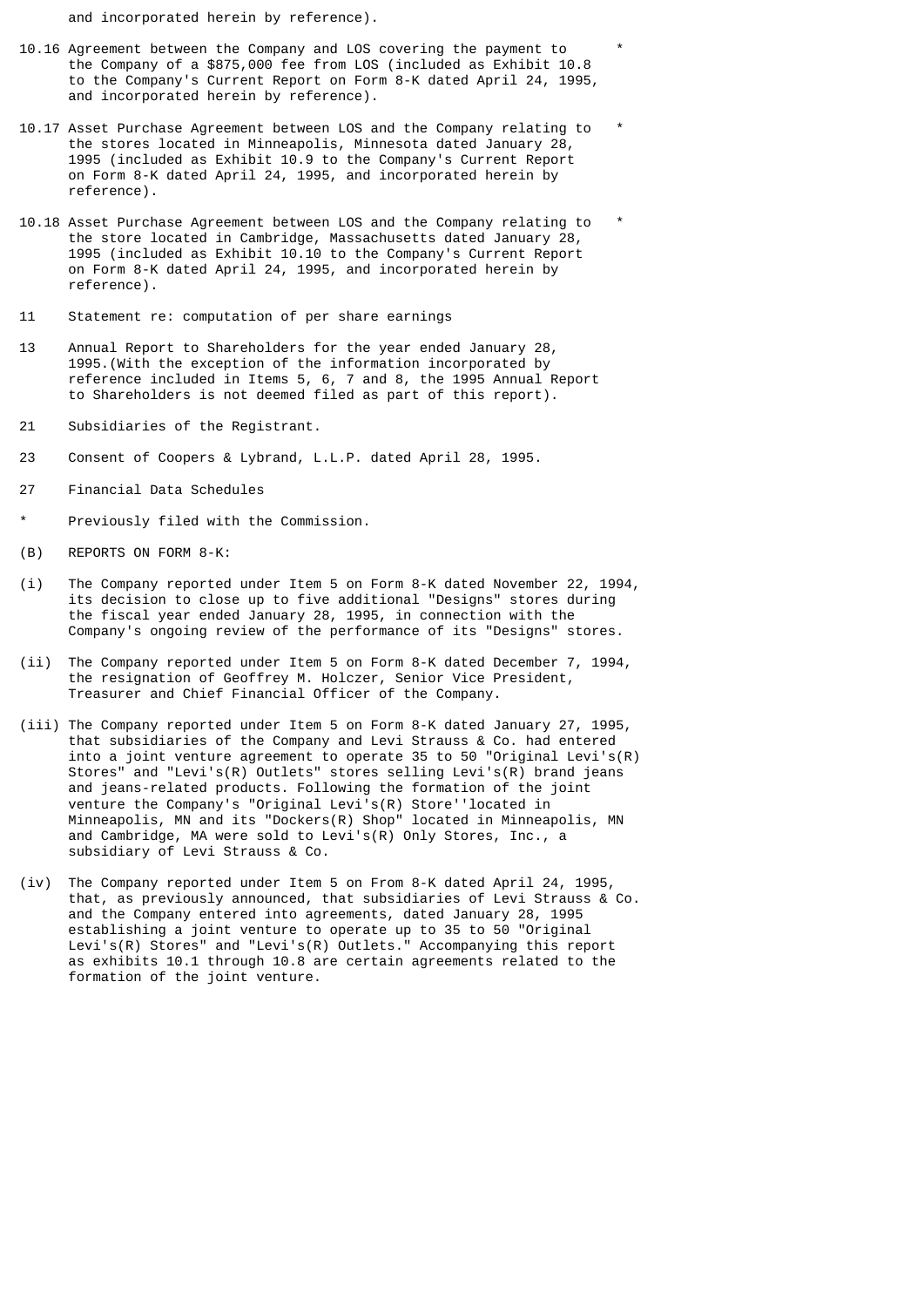# SIGNATURES

 Pursuant to the requirements of Section 13 or 15(d) of the Securities Exchange Act of 1934, the Company has duly caused this report to be signed on its behalf by the undersigned, thereunto duly authorized.

April 26, 1995

DESIGNS, INC.

 By: /s/ Joel H. Reichman --------------------- Joel H. Reichman President and Chief Executive Officer

 Pursuant to the requirements of the Securities and Exchange Act of 1934, this report has been signed below by the following persons on behalf of the Company in the capacities indicated, on April 26, 1995.

# Signatures

| /s/ Joel H. Reichman<br>Joel H. Reichman | President and Chief Executive Officer<br>and Director (Principal Executive Officer) |  |  |  |
|------------------------------------------|-------------------------------------------------------------------------------------|--|--|--|
| /s/ Carolyn R. Faulkner<br>.             | Vice President and Controller<br>(Principal Financial and Accounting                |  |  |  |
| Carolyn R. Faulkner                      | Officer)                                                                            |  |  |  |
| /s/ Stanley I. Berger                    | Chairman of the Board and Director                                                  |  |  |  |
| Stanley I. Berger                        |                                                                                     |  |  |  |
| /s/ James G. Groninger                   | Director                                                                            |  |  |  |
| James G. Groninger                       |                                                                                     |  |  |  |
| /s/ Melvin Shapiro                       | Director                                                                            |  |  |  |
| Melvin Shapiro                           |                                                                                     |  |  |  |
|                                          | Director                                                                            |  |  |  |
| Bernard M. Manuel                        |                                                                                     |  |  |  |
| /s/ Peter L. Thigpen<br>Peter L. Thigpen | Director                                                                            |  |  |  |
|                                          |                                                                                     |  |  |  |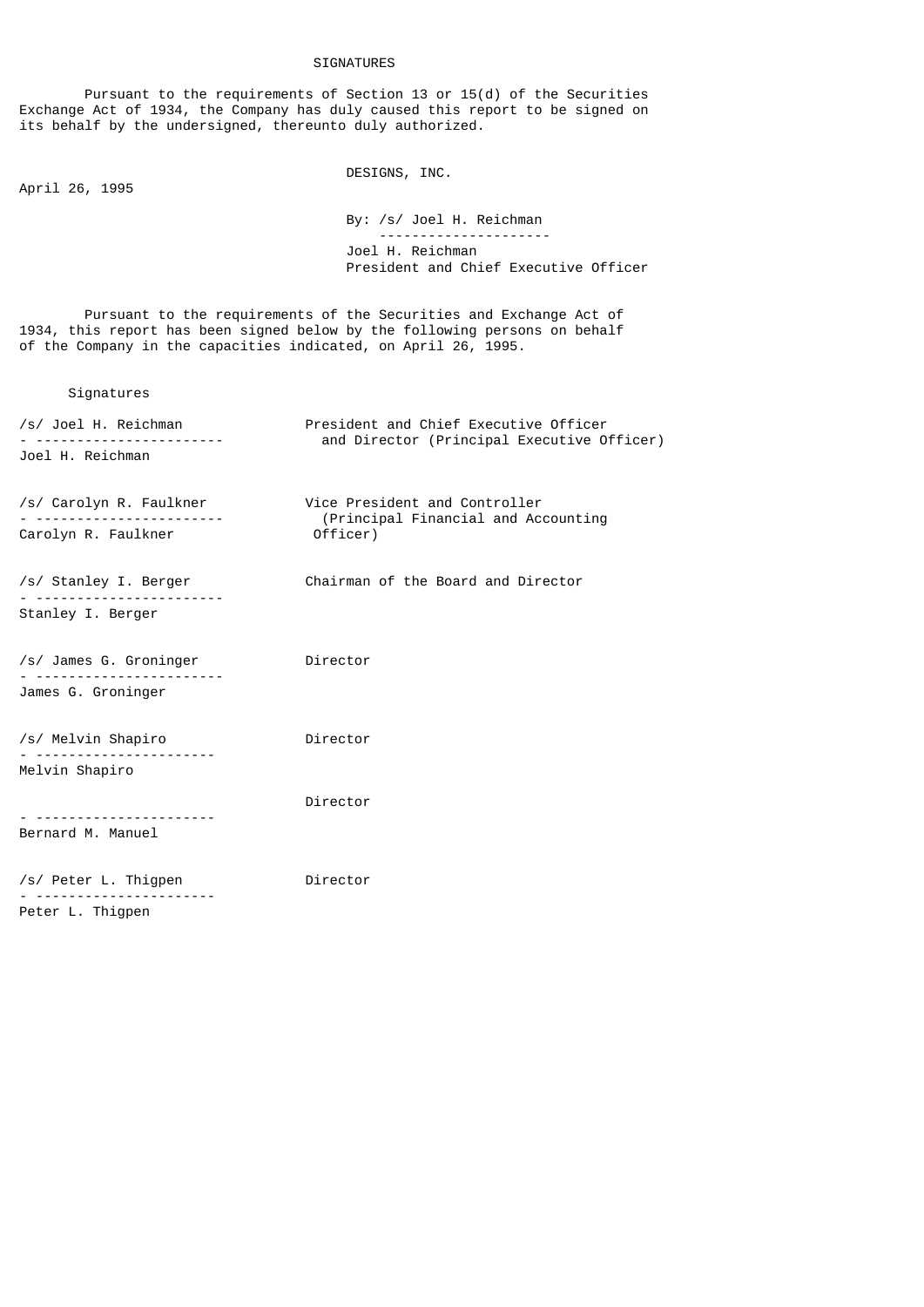|                                                                                                                               | January 28,  January 29,<br>1995<br>----- |                     | Fiscal Year Ended<br>1994<br>$- - - -$ | January 30,<br>1993<br>$- - - -$        |
|-------------------------------------------------------------------------------------------------------------------------------|-------------------------------------------|---------------------|----------------------------------------|-----------------------------------------|
|                                                                                                                               |                                           |                     | (In thousands, except per share data)  |                                         |
| Income before<br>accounting change                                                                                            |                                           | \$16,903            | \$5,669                                | \$12,320                                |
| Cumulative effect on prior<br>years of change in accounting<br>for income taxes                                               |                                           |                     | 79                                     |                                         |
| Net Income                                                                                                                    |                                           | \$16,903<br>======= | \$5,748<br>$=$ $=$ $=$ $=$ $=$ $=$     | \$12,320<br>$=$ $=$ $=$ $=$ $=$ $=$ $=$ |
| Weighted average<br>shares outstanding<br>during the period                                                                   |                                           | 15,914              | 15,916                                 | 14,354                                  |
| Common equivalent<br>shares<br>Number of shares for<br>purposes of calculating<br>net income per common                       |                                           | $\star$             | $\star$                                | 312                                     |
| and common equivalent<br>share                                                                                                |                                           | 15,914<br>======    | 15,916<br>$=$ $=$ $=$ $=$ $=$ $=$      | 14,666                                  |
| Incremental shares to<br>reflect full dilution<br>Total shares for purposes                                                   |                                           | n/a                 | n/a                                    | 175                                     |
| of calculating fully diluted<br>net income per share                                                                          |                                           | N/A                 | N/A                                    | 14,841<br>======                        |
| Net income per common share<br>before accounting change                                                                       |                                           | \$1.06              | \$0.36                                 | \$0.84                                  |
| Cumulative effect on prior years<br>of change in accounting for<br>income taxes per common and<br>common equivalent share (1) |                                           |                     | N/M                                    |                                         |
| Net income per common and<br>common equivalent share                                                                          |                                           | \$1.06<br>$=====$   | \$0.36<br>$=====$                      | \$0.84<br>$=====$                       |
| Fully diluted net income<br>per share                                                                                         |                                           |                     |                                        | \$0.83<br>$=====$                       |

\* Less than 3% dilutive

(1) The Company adopted Statement of Financial Accounting Standards No. 109 "Accounting for Income Taxes" during the first quarter of fiscal 1994.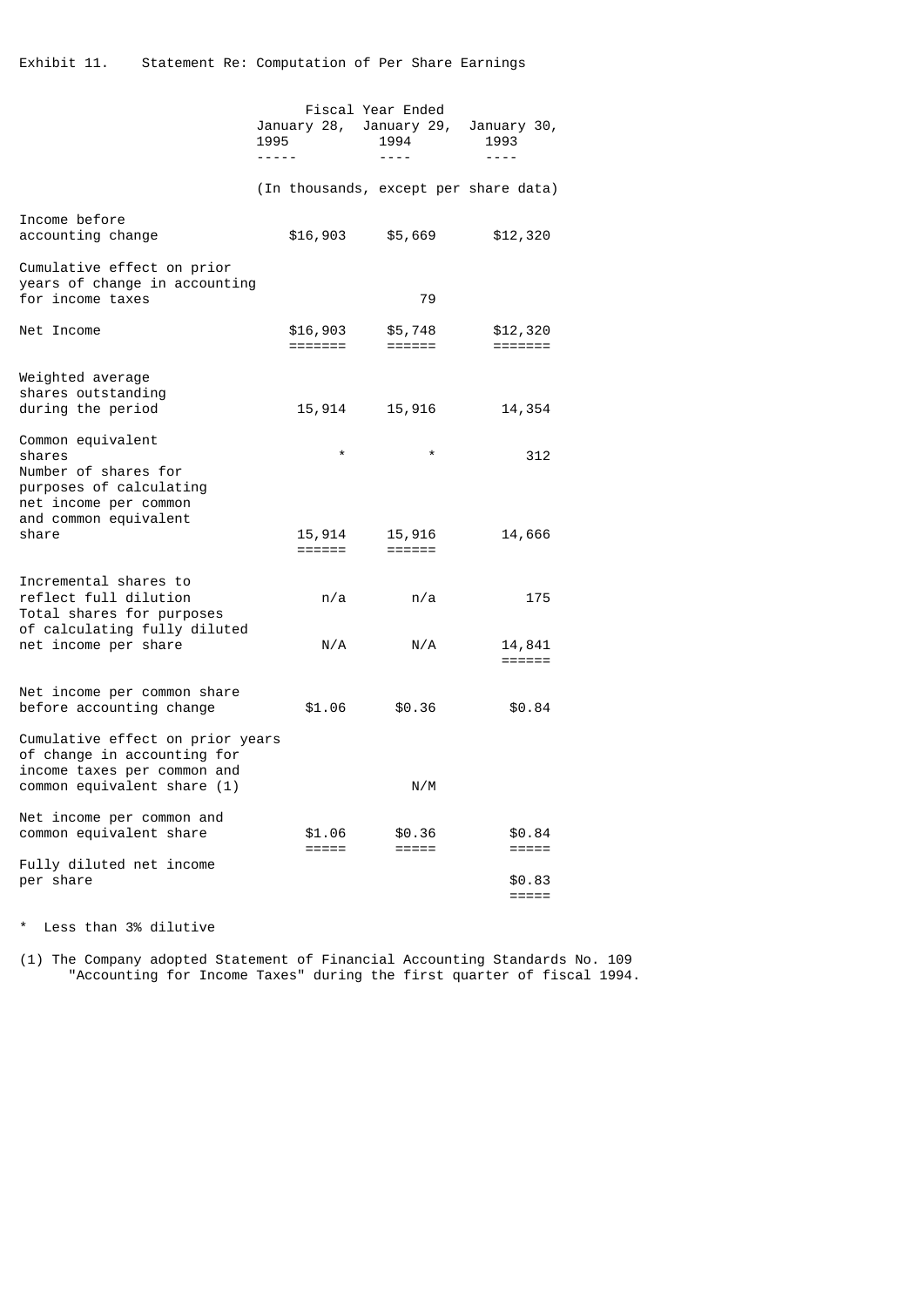Exhibit 21. Subsidiaries of the Registrant

Designs Securities Corporation (a Massachusetts securities corporation)

Designs JV Corp. (a Delaware corporation)

Designs Acquisition Corp. (a Delaware corporation)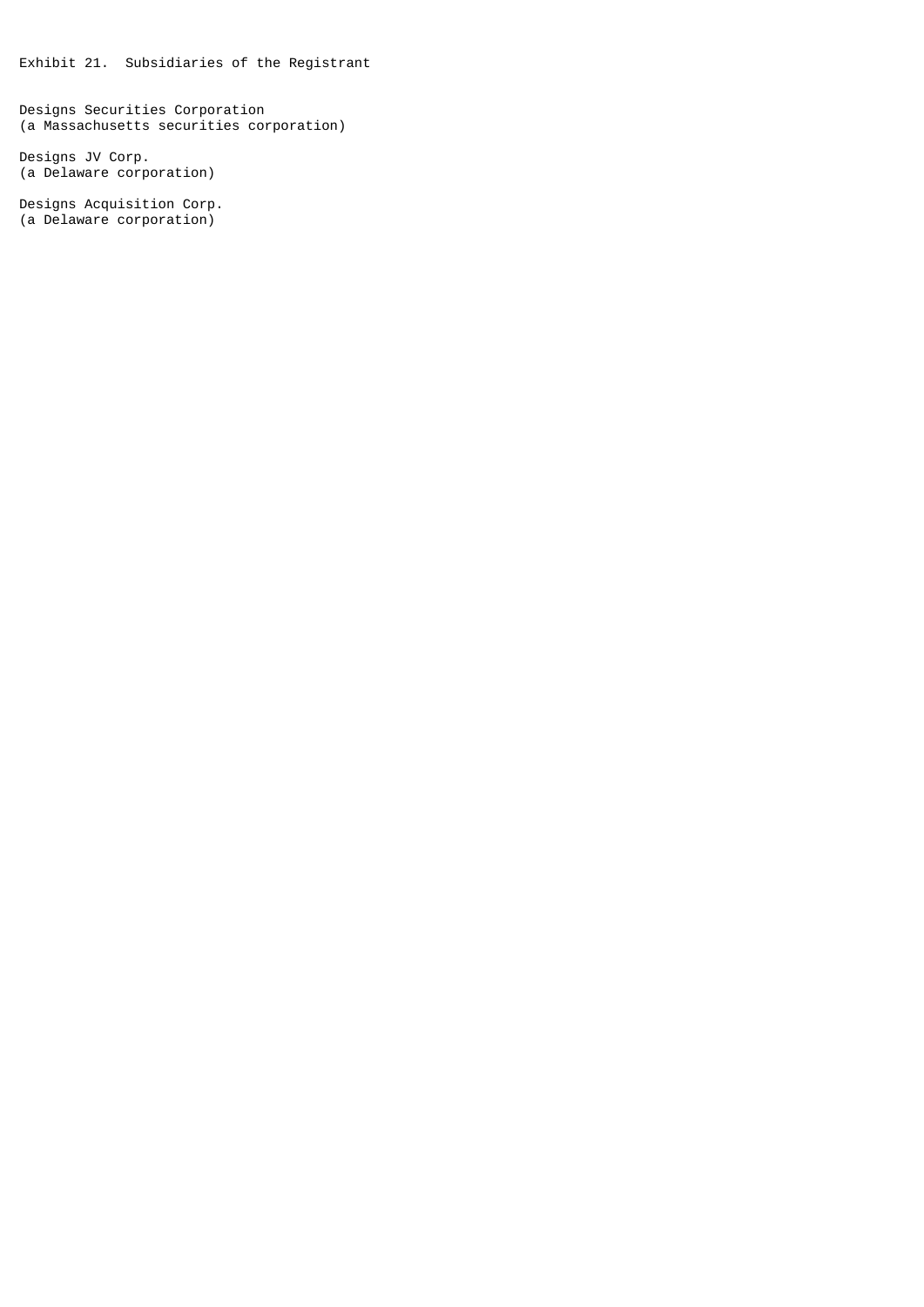# CONSENT OF INDEPENDENT ACCOUNTANTS

 We consent to the incorporation by reference in the registration statements of Designs, Inc. on Forms S-8 (Reg. Nos. 33-22957, 33-32690, 33-32687 and 33-52892) of our report dated February 24, 1995, on our audits of the consolidated financial statements of Designs, Inc. as of January 28, 1995 and January 29, 1994 and for the three years in the period ended January 28, 1995, which report is incorporated by reference in this Annual Report on Form 10-K.

Boston, Massachusetts

COOPERS & LYBRAND, L.L.P.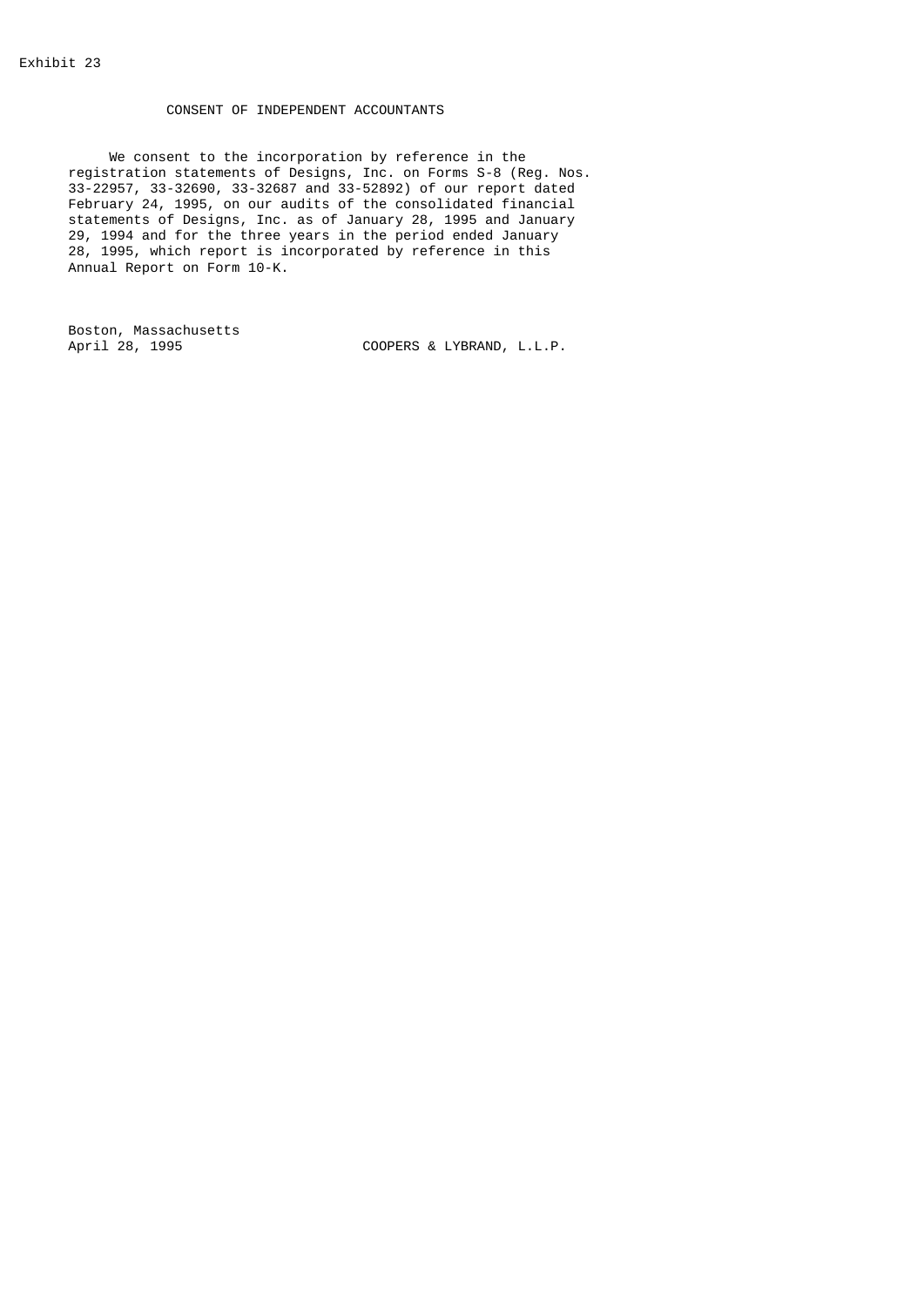9/19/94

CONSULTING AGREEMENT

--------------------

between

Designs, Inc.

and the contract of the contract of the contract of the contract of the contract of the contract of the contract of the contract of the contract of the contract of the contract of the contract of the contract of the contra

Stanley I. Berger

December 21, 1994

CONSULTING AGREEMENT

--------------------

 THIS CONSULTING AGREEMENT made as of this 21st day of December, 1994 by and between Designs, Inc., a Delaware corporation (the "Company"), and Stanley I. Berger of Chestnut Hill, Massachusetts (the "Consultant").

### WITNESSETH:

 WHEREAS, the Consultant has heretofore been employed as a senior executive officer of the Company for more than seventeen years;

 WHEREAS, the Company wishes to retain the Consultant to perform consulting services with respect to the Company's merchandising and merchandising policies for its business; and

 WHEREAS, the Consultant is willing to perform such services for the consideration and on the terms set forth in this Agreement.

 NOW, THEREFORE, in consideration of the premises and the mutual promises hereinafter set forth, the Company and the Consultant hereby agree as follows: 1. Scope of Services. The Consultant shall provide consulting services to the Company with respect to its business (the "Work"). In performing the Work, the Consultant shall report to, and act under the direction of, the

President of the Company or such other person(s) as the Company may designate. 2. Performance of Services. During the term of this Agreement, the

Consultant shall devote an average of at least 4 days per week to the Work. The Consultant shall use his best efforts in performing the Work.

 3. Term. The term of this Agreement shall commence on the date hereof and shall expire at the close of business on December 20, 1997, unless earlier terminated as hereinafter set forth.

4. Compensation.

 (a) In full consideration for the Consultant's Work hereunder, the Company shall pay him at the rate of \$250,000 per annum, payable monthly on the first day of each calendar month in arrears. If this Agreement shall terminate because of the death or disability of the Consultant, the Company shall continue to make such payments to the Consultant, or if he should die, to his wife, Mrs. Sandra Berger (or if she should predecease him, to his estate), for the remainder of the term of this Agreement.

 (b) During the term of this Agreement and thereafter, the Consultant and his wife, Mrs. Sandra Berger, shall be entitled to participate in the health plan maintained by the Company for its employees, as it may from time to time be in effect, or a comparable plan or arrangement provided by the Company to the extent health coverage for the Consultant and Mrs. Sandra Berger is not provided by Medicare or another government program. Any premiums for such plan or arrangement shall be paid by the Company. During the term of this Agreement, the Consultant shall be entitled to other benefits only to the extent the Company's Board of Directors or the Compensation Committee of such Board of Directors shall separately authorize such benefits (except that the Consultant shall still be entitled to any compensation or benefits due to an outside director of the Company for so long as he shall serve in such capacity).

 (c) The Company shall reimburse the Consultant for all expenses reasonably incurred by him in the course of his consulting hereunder and in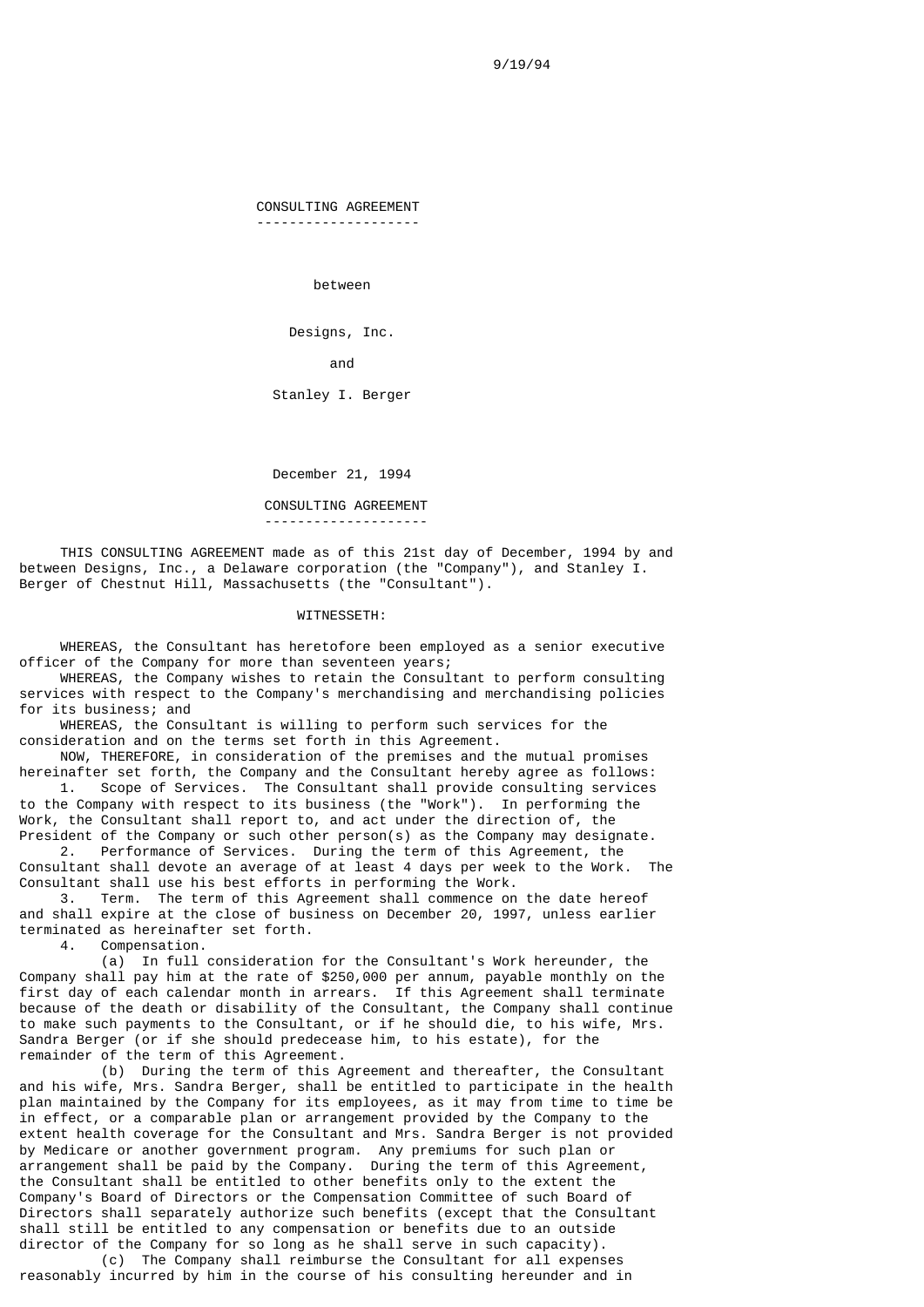accordance with the policies of the Company from time to time in effect. (d) During the term of this Agreement, the Company shall make

available to the Consultant for use in connection with his work hereunder one late model automobile comparable to the last automobile provided to him by the Company while he was an officer of the Company and shall reimburse the Consultant for reasonable gasoline, repair and other expenses of operation of such automobile. Promptly after December 20, 1997, the Company shall transfer title to such automobile to the Consultant.<br>5. Non-Competition and Protection of

 5. Non-Competition and Protection of Proprietary Information. In recognition of the fact that as a senior consultant of the Company, the Consultant will possess confidential information concerning the Company, its subsidiaries and joint ventures and the Company's suppliers and will possess trade secrets and other proprietary information which are vital to the competitive position and success of the Company, the Consultant agrees that:

 (a) During the term of the Consultant's consulting hereunder and for a period of two (2) years thereafter, the Consultant shall not, directly or indirectly, participate as stockholder, partner, principal, owner, manager, consultant, director, officer, agent, representative or employee in any business, firm, corporation or other entity which directly or indirectly competes in the retail apparel business with the Company or any subsidiary or joint venture of the Company in the eastern United States. In the event that this provision is determined by a court of competent jurisdiction to be unenforceable by reason of its extending for too great a period of time or over too large a geographic area or over too broad a range of activities, it shall be interpreted to extend only over the maximum period of time, geographic area and range of activities as to which it may be enforceable. Notwithstanding the foregoing, the Consultant may own an equity interest in any corporation so long as such corporation's securities are traded on a registered securities exchange or in the "over-the-counter" market and such equity interest therein does not exceed 5% of the total equity of such corporation.

 (b) The Consultant shall hold confidential all of the trade secrets and other proprietary information of the Company, or any of its subsidiaries or joint ventures or the Company's suppliers, and shall not, during or after the termination of his employment hereunder, use any of such trade secrets and other proprietary information or any part thereof, for any purpose other than those of the Company, its subsidiaries or joint ventures or disclose any such trade secret or proprietary information to any person, firm, corporation or other entity, whether or not in competition with the Company or any subsidiary or joint venture of the Company, for any reason or purpose whatsoever. The foregoing restrictions shall not apply to any information which the Consultant is required to disclose by law or by order of court or which the Consultant can demonstrate (a) is or becomes generally available to or otherwise enters the public domain other than by breach by the Consultant of his agreements herein or by action of a member of his family or (b) is received by the Consultant from any person or entity other than a member of his family, which person or entity has no obligation to maintain such information in confidence.

6. Termination.

 (a) This Agreement shall terminate automatically at any time during its term upon the death of the Consultant. In addition, this Agreement may be terminated by the Company upon written notice to the Consultant on account of disability of the Consultant, or for cause, each as defined below.

 (i) For purposes of this Section 6(a), "disability" shall mean the inability of the Consultant to perform his duties hereunder for a period of six (6) consecutive months due to the incapacity, by reason of health or otherwise, of the Consultant.

 (ii) For purposes of this Section 6(a), "cause" shall mean any conduct by the Consultant which involves (A) any dishonesty, moral turpitude, embezzlement, fraud or criminal misconduct, it being expressly agreed and understood that no conviction of the Consultant for such conduct shall be required for such conduct to constitute "cause" hereunder; (B) any material violation of the written policies of the Company; (C) any material non-performance of duties; (D) any breach of any term or condition of this Agreement; or (E) any action which is purposely disloyal and detrimental to the Company.

 (b) This Agreement may be terminated by the Consultant upon fourteen (14) days prior written notice to the Company if the Company shall fail without appropriate justification hereunder to make two consecutive payments required under Section 4 hereof or commits any other material breach of this Agreement unless the Company cures such nonpayment or breach within ten (10) days of receipt of written notice thereof from the Consultant. Upon any such termination for nonpayment or breach by the Company, as the Consultant's sole remedy, all remaining amounts otherwise payable under Section 4(a) hereof (whether or not otherwise due and payable at the time of such termination) shall immediately be due and payable, and the Consultant shall be entitled to interest thereon at the rate of eight (8%) per annum until such amount shall be paid to him.

 (c) This Agreement may be terminated by the Consultant upon sixty (60) days' prior written notice to the Company if the Consultant determines that, due to personal circumstances, he is unwilling or unable to continue to perform his obligations hereunder. In such event, Sections 1, 2 and 4 hereof shall cease to be of any force or effect, but the remainder of this Agreement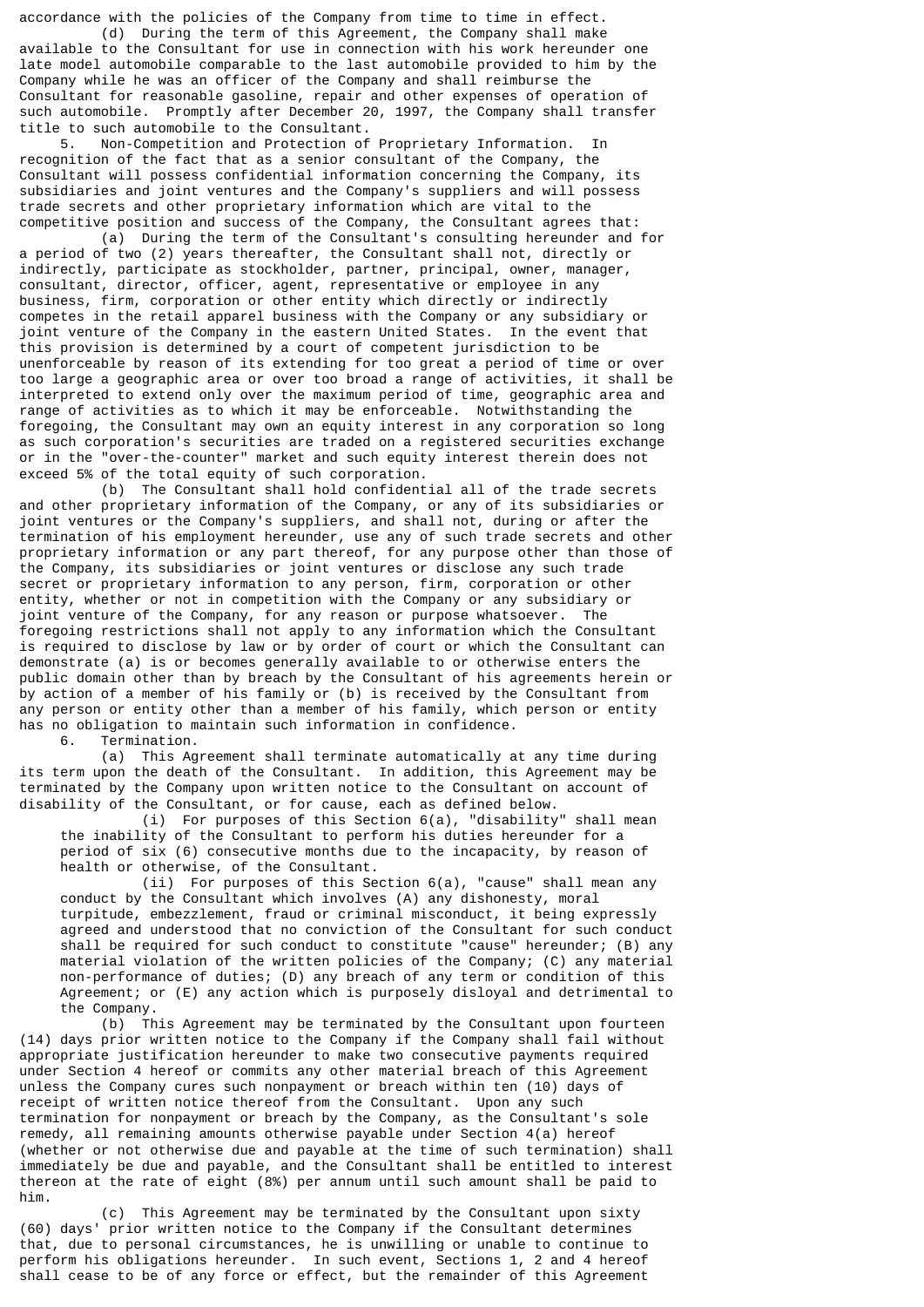shall survive such termination.

 (d) In the event of a breach of this Agreement, the non-breaching party shall be paid by the breaching party its or his reasonable attorneys' fees incurred in enforcement of the Agreement.

7. Miscellaneous Provisions.

 (a) Nothing in this Agreement shall require the Company to remain in the apparel retail business for any period of time, or, except as specifically provided in this Agreement, restrict the Company in any way in the management of its business or any part thereof.

 (b) The Consultant acknowledges that money damages alone will not adequately compensate the Company for breach of any of his obligations under Section 5 hereof and, therefore, agrees that in the event of the breach or a threatened breach of any such obligation, in addition to all other remedies available to the Company, at law, in equity or otherwise, the Company shall be entitled to injunctive relief compelling specific performance of, or other compliance with, the terms of such Section.

 (c) The covenants and agreements of the Consultant in Section 5 hereof shall survive the expiration or earlier termination of this Agreement.

 (d) In furnishing services pursuant to this Agreement, the Consultant shall at all times act as an independent contractor. This Agreement shall not constitute the Consultant an agent or legal representative of the Company for any purpose whatsoever and creates no relationship of employment, principal and agent, partnership or joint venturers. The Consultant shall have no authority to bind the Company or to create any express or implied obligation for the Company, and shall not hold himself out as having such authority. The Consultant shall have full responsibility for payment of, and shall pay, all compensation, social security, unemployment, withholding and other taxes and charges for himself as and when the same become due and payable, and the Company shall have no obligation to pay or make available any employee benefit to the Consultant other than the health benefits described in Section 4(b) of this Agreement and the provision of an automobile described in Section 4(d) of this Agreement and other than any compensation or benefits that may be due to him as an outside director.

 (e) This Agreement and the rights and obligations of the Consultant hereunder are personal and shall not be assigned by him without the prior written consent of the Company, which consent may be withheld for any reason.

 (f) This Agreement may be amended, modified or supplemented only by a written instrument executed by the parties hereto.

 (g) No waiver of any provision of this Agreement or consent to any departure from the terms hereof shall be effective unless the same shall be in writing and signed by the party waiving or consenting thereto. No failure on the part of any party to exercise, or delay in exercising, any right or remedy hereunder shall operate as a waiver thereof, nor shall any single or partial exercise of any such right or remedy by such party preclude any other or further exercise thereof or the exercise of any other right or remedy. The waiver by any party hereto of a breach of any provision of this Agreement shall not operate as a waiver of any subsequent breach. All rights and remedies hereunder are cumulative and are in addition to and not exclusive of any other rights and remedies provided by law.

 (h) All notices, requests, demands and other communications which are required or may be given under this Agreement shall be in writing and shall be deemed to have been duly given when delivered personally or sent by registered or certified mail, return receipt requested, postage prepaid (i) if to the Consultant, to

> Stanley I. Berger 100 Essex Road Chestnut Hill, Massachusetts 02167

(ii) if to the Company, to

 Designs, Inc. 1244 Boylston Street Chestnut Hill, Massachusetts 02167 Attention: Chief Executive Officer

or to such other address as the Consultant or the Company shall have specified by such notice in writing to the other.

 (i) This Agreement constitutes the entire agreement between the parties hereto with respect to the subject matter hereof and supersedes all prior agreements and understandings, whether written or oral, between the parties concerning such subject matter.

 (j) This Agreement shall inure to the benefit of, and be binding upon, the Consultant and his heirs, legal representatives, successors and permitted assigns and the Company and its successors and permitted assigns, including, without limitation, any corporation with which the Company may merge or consolidate pursuant to a transaction in which the Company is not the surviving corporation.

 (k) This Agreement shall be governed by, and construed and enforced in accordance with, the substantive laws of The Commonwealth of Massachusetts, without regard to its principles of conflicts of laws.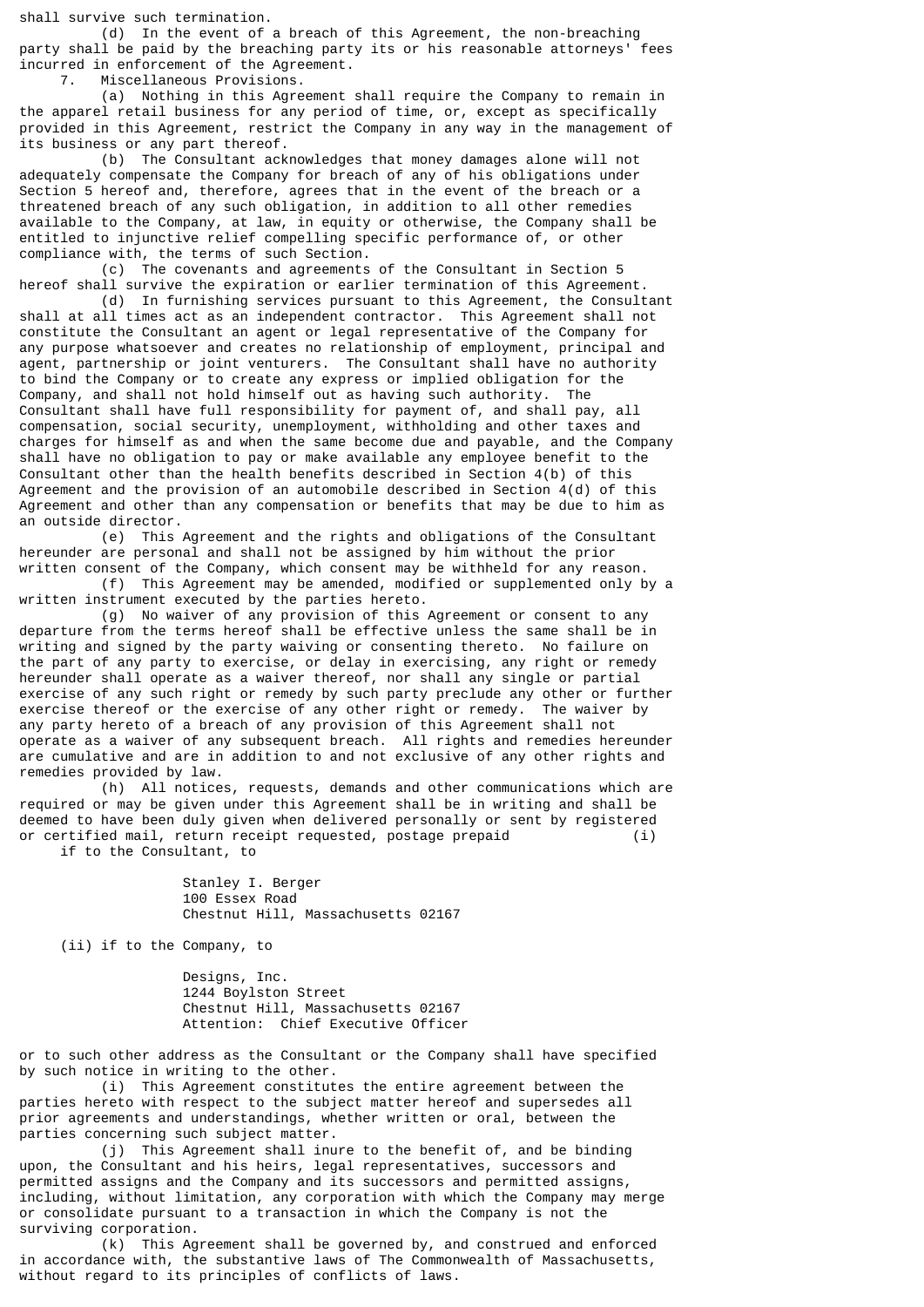IN WITNESS WHEREOF, the Company and the Consultant have executed this Consulting Agreement as of the date first above written.

ATTEST: DESIGNS, INC.

/s/ Scott N. Semel By: /s/ Joel H. Reichman Its President

WITNESS:

/s/ Scott N. Semel /s/ Stanley I. Berger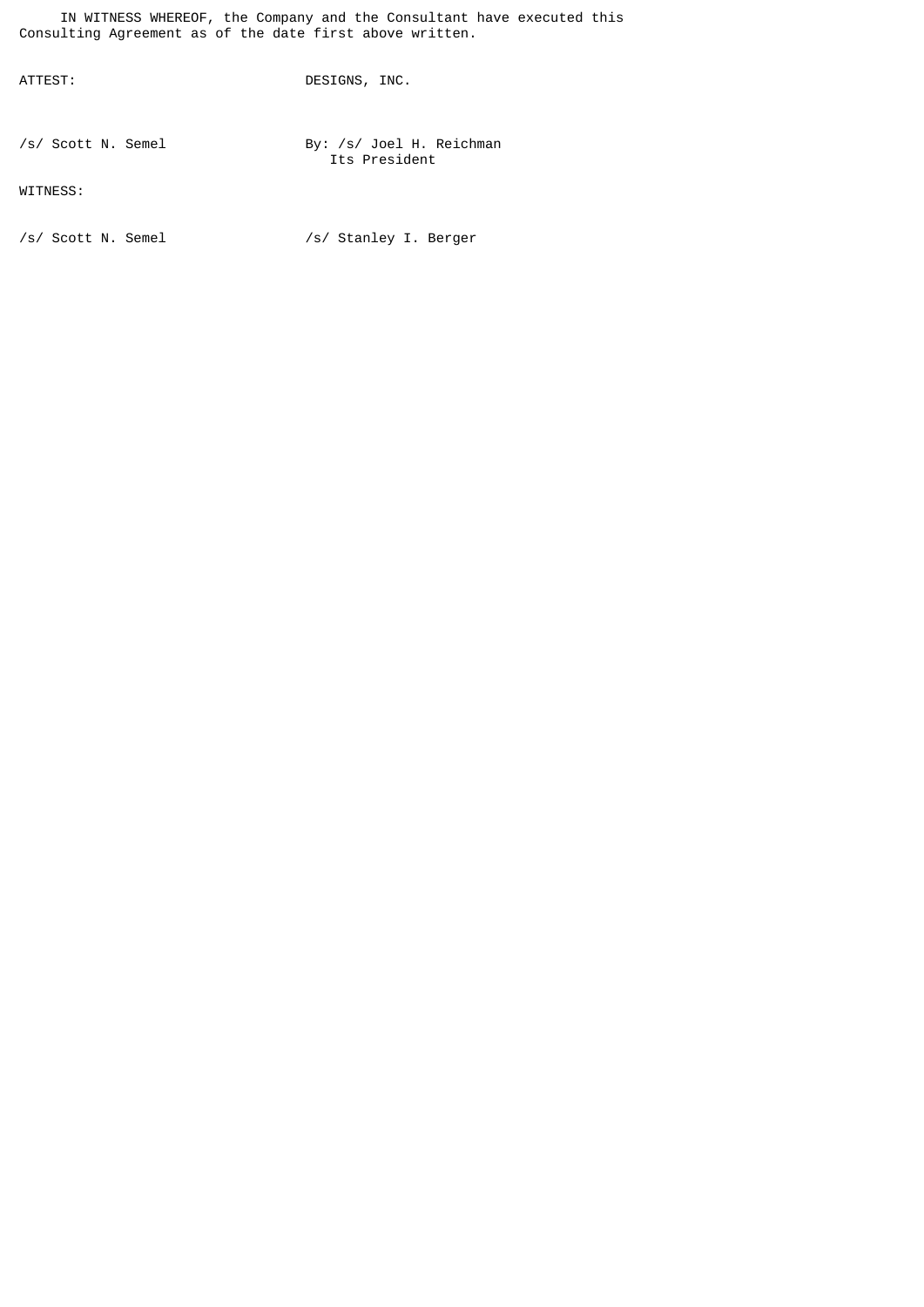-----------------------------

 THIS AGREEMENT made as of this 27th day of December, 1994 by and between Designs, Inc., a Delaware corporation having a usual place of business in Chestnut Hill, Massachusetts ("Designs"), and Geoffrey M. Holczer ("Holczer") of Newton, Massachusetts.

W I T N E S S E T H T H A T: - - - - - - - - - - - - - -

 WHEREAS, Designs has employed Holczer most recently as Senior Vice President Finance and Treasurer; and

 WHEREAS, Designs and Holczer desire to set forth the terms of the termination of Holczer's employment at Designs and his employee separation package;

 NOW, THEREFORE, in consideration of the premises and the covenants and agreements set forth herein, Designs and Holczer hereby agree as follows:

 1. Holczer hereby resigns as Senior Vice President-Finance, Treasurer and an employee of Designs, effective December 6, 1994. At the request of Designs, Holczer will execute and deliver to Designs a separate instrument embodying such resignation. Holczer shall not hereafter be considered an employee of Designs, and, except as specifically set forth herein, he shall not be required to perform any services for Designs. As used in this Agreement, the term "termination date" means December 6, 1994, the date on which Holczer's employment by Designs terminated.

 2. (a) Provided Holczer has executed and delivered this Agreement and has not revoked it in accordance with Section 26 hereof, commencing on the date seven days after the end of the revocation period (as hereinafter defined) and continuing for a period (hereinafter referred to as the "salary continuation period") of six months, Holczer shall be paid his full base salary less applicable deductions for taxes and any continued benefit plans. Except as expressly set forth in this Agreement, he shall not be entitled to continue to participate in any welfare or benefit plan maintained by Designs. All payments during the salary continuation period shall be made at or about the time of Designs' bi-monthly pay cycle.

 (b) Holczer agrees that he will promptly notify Designs when he anticipates commencing full-time employment and shall provide Designs with the date on which such employment will commence and the name of his employer and description of his duties with the detail described above. Holczer shall also promptly notify Designs when he anticipates commencing any employment which he believes does not constitute full-time employment.

 (c) The term "full-time employment" means employment (as that term is defined by common law and the regulations of the Internal Revenue Service) for a wage or salary on a substantially full-time basis. Without limiting the generality of the foregoing, full-time employment shall specifically include any self-employment, whether as a consultant or otherwise, or any employment in which Holczer will accrue any retirement benefits (whether or not vested), medical coverage or other health or welfare benefits.

 3. Provided Holczer has executed and delivered this Agreement and has not revoked it in accordance with Section 26 hereof, Holczer shall be paid a bonus for fiscal year 1995 in an amount calculated in accordance with Designs' Executive Incentive Plan in three equal monthly installments commencing one month after the end of the salary continuation period (the "bonus period").

 4. On the fourteenth (14th) day following the execution and delivery of this Agreement, provided Holczer has not theretofore revoked this Agreement in accordance with Section 26 hereof, Designs shall transfer title to Holczer of the Cadillac automobile owned by Designs which he now drives.

 5. (a) Holczer shall be paid in full for his sick time and vacation time accrued through the termination date. He will not accrue further sick time or vacation time after his termination date. Consequently, he will not accrue sick time or vacation time during the salary continuation period.

 (b) Provided Holczer has executed and delivered this Agreement and has not revoked it in accordance with Section 26 hereof, Designs shall continue Holczer's health insurance coverage under Designs' standard group plans for the duration of the salary continuation period plus the three month bonus period.

 (c) Holczer acknowledges that his rights under the Consolidated Omnibus Budget Reconciliation Act ("COBRA") become effective as of the end of his salary continuation plus bonus period and entitle him to participate in Designs' group health insurance plan (at his own expense) under the terms of COBRA.

 (d) All options which have heretofore been granted to Holczer under Designs' 1987 Incentive Stock Option Plan, 1987 Non-Qualified Stock Option Plan, and 1992 Stock Incentive Plan shall be exercisable in accordance with their terms for thirty (30) days after the termination date.

 6. In order to assist Holczer in finding employment, for a period of six months following the end of the revocation period, provided Holczer has executed and delivered this Agreement and has not revoked it in accordance with Section 26 hereof, Designs shall provide to Holczer, and pay the reasonable cost of, (1)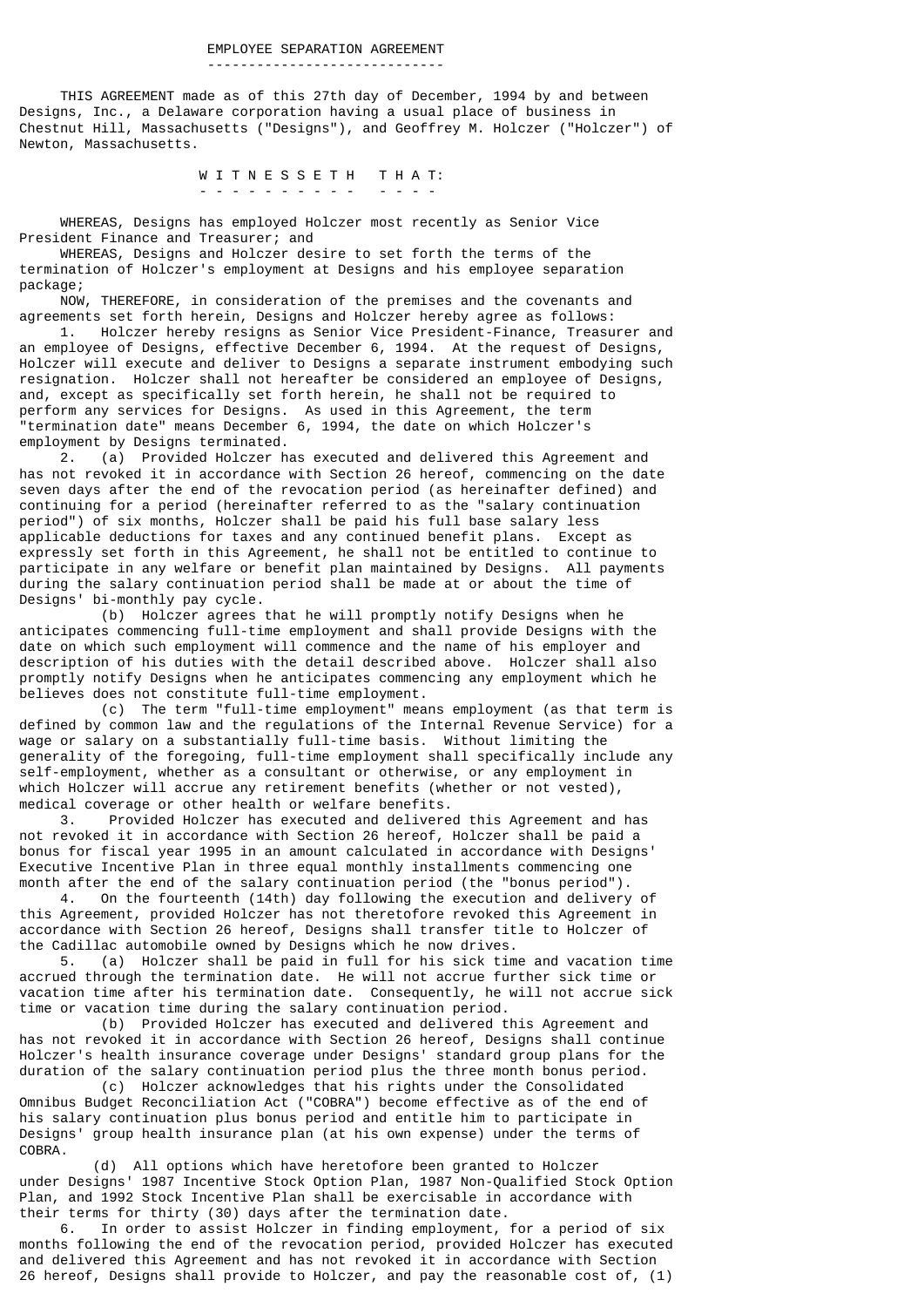the service of an outplacement organization of Holczer's choice but reasonably satisfactory to Designs, and of (2) reasonable and documented transition expenses in finding employment, such outplacement and transition costs together not to exceed \$7500 in total. Designs shall furnish to any potential employer only confirmation of dates of employment and position in accordance with its normal policy. Holczer and Designs agree that unless otherwise required by law or an order of a court or governmental agency, public statements concerning the reasons for Holczer's termination of employment at Designs will be limited to the language agreed on or otherwise set by management on the termination date.

 7. Designs further agrees to pay the reasonable cost of psychological or workplace behavior counseling by a professional counselor of Holczer's choice for a period of six months following the end of the revocation period, provided Holczer has executed and delivered this Agreement and has not revoked it in accordance with Section 26 hereof.

 8. Except as provided above, all other benefits heretofore provided by Designs to Holczer have terminated as of the termination date. Holczer specifically acknowledges that the salary payments during the six month salary continuation period, bonus payments, stock options and other benefits described herein are in lieu of all other benefits and payments which otherwise may have been payable to him as a result of his termination under benefit plans or policies of Designs, including, without limitation, additional salary continuation pay, stock options, bonus payments, separation pay, commission and automobile insurance, fuel and repair costs, and he hereby waives any rights he may have in or to any such other benefits or payments, it being the intention of the parties hereto to convert and merge all such rights into this Agreement.

 9. After the termination date, Holczer shall cease any and all communication and contact, oral or written, direct or indirect, with Designs, its affiliates or any of their respective past, present or future officers, directors and employees, subject to the following three exceptions: (i) communications with the Vice President of Human Resources of Designs concerning matters of employment, (ii) communications with the General Counsel of Designs as to questions concerning this Agreement or other legal matters, and (iii) communications necessitated by Holczer's assistance in the transfer of his responsibilities to others within Designs as set forth in Section 10. Notwithstanding the above provisions of q 9, if an employee of Designs initiates contact with Holczer, Holczer may communicate with that employee, except that Holczer may not with that employee engage in any communications about Designs, its affiliates, officers, directors and employees, about his employment with Designs, and about the circumstances of his departure from Designs. All such communications initiated by Designs' employees must comply with the other requirements of this Agreement, including, particularly, paragraphs 11, 12 and 15. Holczer further agrees that on and after the termination date, he will have no contact, oral or written, direct or indirect, with Designs stockholders, analysts and investment banks and advisors and their representatives, and news media concerning Designs. Holczer further agrees that after the termination date he shall not enter the premises or property of Designs or any of its affiliates, subsidiaries or related companies for any purpose at any time unless he is specifically requested to do so by the Chief Executive Officer, the Vice President of Human Resources or the General Counsel of Designs.

 10. For a period of sixty days from and after the date hereof, Holczer shall make himself available at reasonable times to assist in the transition of his former workload to other employees, to answer any questions regarding matters previously assigned to him by Designs and otherwise to assist Designs in transferring his responsibilities to others within Designs.

 11. Holczer shall not, directly or indirectly, solicit, participate in or bring any legal claim, action or proceeding against Designs, whether by himself or by any person, agency, organization or entity, and shall not voluntarily become involved or participate or cooperate in, publicly or privately, any legal claim, action or proceeding against Designs except as required to do so by properly issued subpoena and then only after giving Designs a reasonable opportunity to review such subpoena and oppose the giving of such testimony.

 12. Holczer understands that as an officer and senior employee of Designs he has had access to confidential and proprietary information concerning Designs and its affiliates. Holczer agrees that he will not disclose or use any such confidential or proprietary information, whether for his benefit or for the benefit of another, and that, without limiting the generality of the foregoing, unless he has specific prior written authorization from Designs, he will not disclose any such confidential or proprietary information to any person, firm, corporation or other entity, whether or not in competition with Designs or any of its affiliates, for any reason or purpose whatsoever.

 Holczer agrees that the fact and existence of this Agreement and amounts paid hereunder shall not be disclosed by Holczer to any person, corporation, organization, agency or other entity, except for his wife, his attorney, his tax advisor and to such government authorities as required by law.

 13. Holczer agrees that all discoveries, inventions, ideas, concepts, know-how, developments and improvements (whether or not patentable or subject to copyright protection) that were written, made, conceived, developed or reduced to practice by him, whether alone or jointly with others, in the course of, relating to or arising out of any of his work for Designs (hereinafter collectively referred to as the "Developments") shall be the sole property of Designs. Holczer further agrees that the originals and all copies of all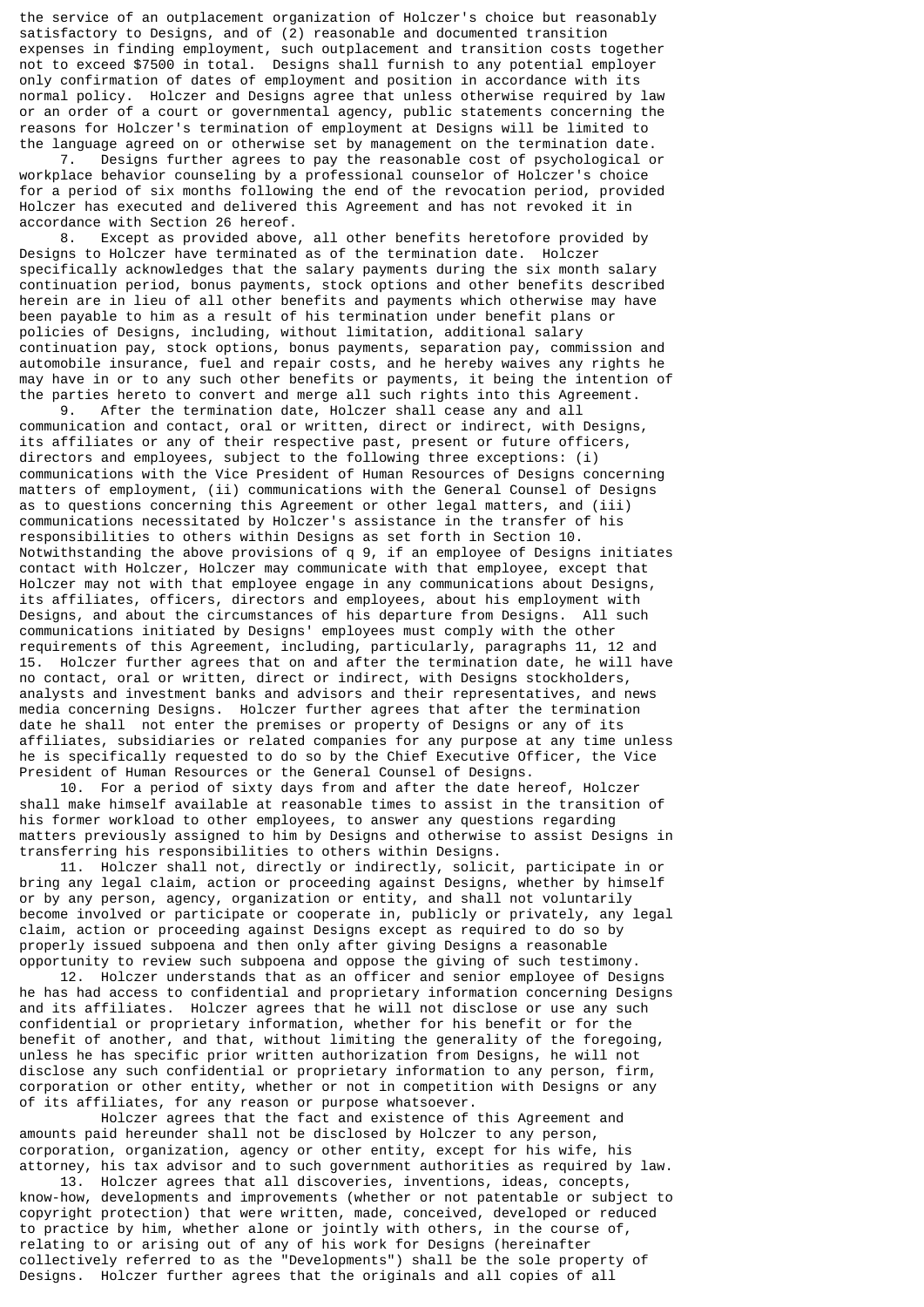notebooks, disks, tapes, computer programs, reports, proposals, notes and other documents and materials evidencing, incorporating, constituting, representing or recording any Development or Confidential Information or of any other information, software or materials furnished to Holczer by Designs, however and whenever produced (whether by Holczer or others), shall be the sole property of Designs. Holczer agrees to provide all reasonable assistance to Designs in perfecting and maintaining its rights in the Developments. Holczer agrees to, and hereby does, assign to Designs all of his right, title and interest throughout the world in and to all Developments and to anything tangible which evidences, incorporates, constitutes, represents or records any Development.

 14. Holczer confirms and agrees that he has returned to Designs and forever ceased to use all originals and all copies of all notebooks, disks, tapes, computer programs, software, reports, proposals, notes, documents and other materials which contain any confidential or proprietary information of Designs or its vendors or customers or which otherwise are the property of Designs. Holczer further confirms and agrees that he has returned to Designs and forever ceased to use his office keys, key cards, printed cards, corporate credit cards and other property which had been in his possession and was owned by Designs or its vendors or customers other than the automobile described above.<br>15.

Holczer hereby agrees not to criticize, disparage or otherwise comment negatively about, orally or in writing, directly or indirectly, Designs, its affiliates or any of their respective past, present or future officers, directors, employees, agents, businesses, suppliers or service providers, products or services. He agrees to use his best efforts to ensure that none of the members of his family so criticize or disparage any of such persons or entities. Holczer further agrees that he shall be publicly and privately cooperative and supportive of Designs in regard to its personnel, corporate practices and policies and other matters.

 16. Holczer, for himself, his heirs, legal representatives, successors and assigns, does hereby waive, remise, release and forever discharge Designs, its past, present, and future directors, officers, stockholders in their capacity as stockholders, employees, affiliates, agents and attorneys and their respective heirs, legal representatives, successors and assigns, of and from any and all claims, debts, demands, actions, causes of action, suits, dues, sum and sums of money, accounts, reckonings, bonds, specialties, covenants, contracts, controversies, agreements, promises, doings, omissions, variances, damages, executions, liabilities and obligations (hereinafter collectively referred to as "Claims") of every kind and nature whatsoever, at law, in equity or otherwise, which he has, or ever had, or which he can, shall or may have, for, upon or by reason of any matter, cause or thing whatsoever, whether known or unknown, from the beginning of the world to and including the date hereof, including, without limitation, all Claims which arise out of or in connection with Holczer's employment or the termination of his employment with Designs and all Claims under the common law and the federal Age Discrimination in Employment Act or the Fair Labor Standards Act, but excluding all Claims based on a breach of this Agreement.

 17. Holczer acknowledges that he may hereafter discover facts in addition to or different from those which he now knows or believes to be true with respect to the subject matter of this Agreement, that it is his intention hereby fully, finally and forever to waive and release all matters released in Section 16 hereof (the "released matters") and that, in furtherance of such intention, the release given herein shall be and remain in effect notwithstanding the discovery or existence of any such additional or different facts.

 18. Holczer warrants and represents to Designs that he has not heretofore assigned, transferred or purported to assign or transfer, and shall not hereafter assign or transfer or purport to assign or transfer, to any person or entity any released matter. Holczer shall indemnify and hold harmless Designs from and against all claims, suits, actions, causes of action, liabilities, obligations, losses, costs and expenses (including, without limitation, attorneys' fees whether or not litigation be commenced) based on, resulting from, in connection with, or arising out of, any such assignment or transfer or purported assignment or transfer.

 19. In the event Holczer shall breach this Agreement, in addition to all other rights and remedies available to Designs and notwithstanding any other provision of this Agreement to the contrary, Designs shall have no further obligations to make payments or provide benefits to Holczer hereunder. Notwithstanding any other provision of this Agreement to the contrary, if it shall be alleged that Holczer has breached any provision of this Agreement, Designs may suspend salary continuation payments pending its determination of whether a breach has occurred.

 20. Holczer agrees that he shall not bring any action or proceeding against Designs arising out of or relating to the termination of his employment with Designs. If Holczer should bring any action arising out of the subject matter of this Agreement and Designs shall prevail concerning any or all of the issues so presented, Holczer shall pay to Designs all of its costs and expenses of the defense of such issue(s). If at any time Holczer shall bring an action or proceeding to challenge the validity of this Agreement or any of its provisions, he shall first repay to Designs all payments, considerations and benefits provided by Designs to which Holczer would not be entitled absent this Agreement.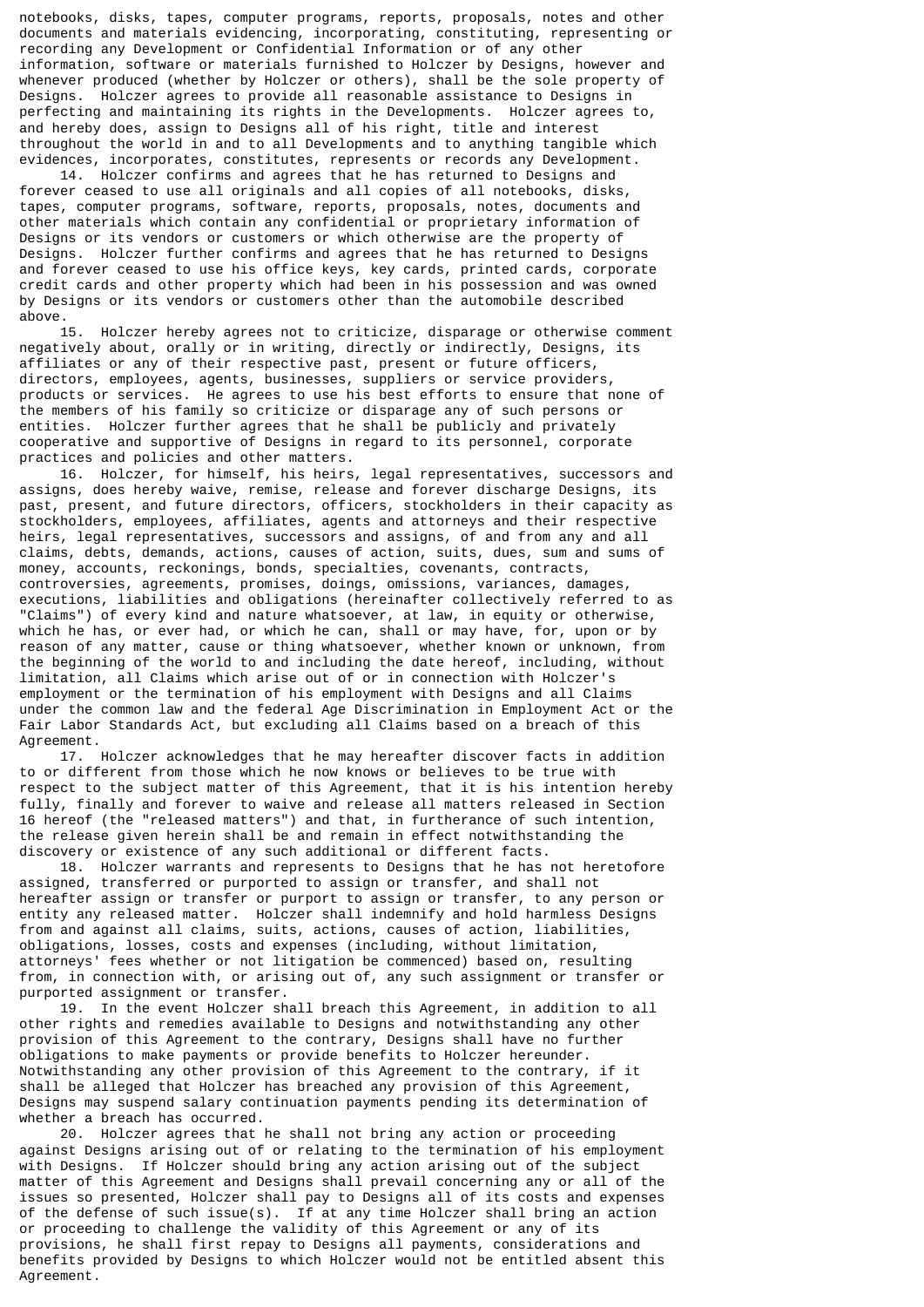21. Neither this Agreement nor any provision or part hereof shall constitute, or be construed as, an admission of liability or wrongdoing by either party hereto.

 22. This Agreement shall be binding upon, and inure to the benefit of, the parties hereto and their respective heirs, legal representatives, successors and assigns, and shall inure to the benefit of all past, present and future directors, officers, stockholders in their capacity as stockholders, employees, affiliates, agents and attorneys and their respective heirs, legal representatives, successors and assigns.

 23. This Agreement constitutes the entire agreement between the parties concerning the subject matter hereof and supersedes all prior agreements and understandings, oral or written, between them concerning such subject matter.

 24. This Agreement shall be governed by, and construed and enforced in accordance with, the substantive laws of the Commonwealth of Massachusetts without regard to its principles of conflicts of laws.

 25. This Agreement may be executed in one or more counter-parts, each of which when so executed shall be deemed to be an original and all of which together shall constitute one and the same agreement.

 26. Holczer further states that he has carefully read this Agreement, that he knows and understands the contents hereof and that he is executing this Agreement as his own free act and deed and knowingly and voluntarily waives his rights and claims as described above. In signing this Agreement, Holczer acknowledges that he has not relied on any statements or explanations made by Designs. Holczer further represents and agrees that he has been advised by Designs to consult with an attorney prior to executing this Agreement, that he has been given a reasonable and adequate amount of time to consult with an attorney if he so desires, and that he fully understands the terms, conditions, and final and binding effect of this Agreement and the release contained herein to be a full and final release of all claims with final and binding effect. Holczer acknowledges that he has been given a period of at least twenty-one days within which to consider this Agreement prior to his execution hereof. Furthermore, Designs and Holczer agree that Holczer shall have the right to revoke this Agreement by written notice to Designs within the seven-day period after he executes it (the "revocation period"), and that this Agreement shall not become effective or enforceable until such seven-day revocation period has expired. In the event this Agreement is revoked by Holczer in accordance with the provisions of this Section 26, notwithstanding the immediately preceding sentence, Holczer shall return to Designs all payments, considerations and benefits provided by Designs to which Holczer would not be entitled absent this Agreement.

 IN WITNESS WHEREOF, Designs and Holczer have set their hands and seals on the date first above written.

ATTEST: DESIGNS, INC.

| /s/ Scott N. Semel | [Seal] | By /s/ Joel H. Reichman                    |  |  |
|--------------------|--------|--------------------------------------------|--|--|
|                    |        | Its President thereunto<br>duly authorized |  |  |
| <b>WITNECC.</b>    |        |                                            |  |  |

WITNESS:

/s/ Jerome N. Weinstein /s/ Geoffrey M. Holczer [Seal]

- ---------------------- ----------------------------

Geoffrey M. Holczer